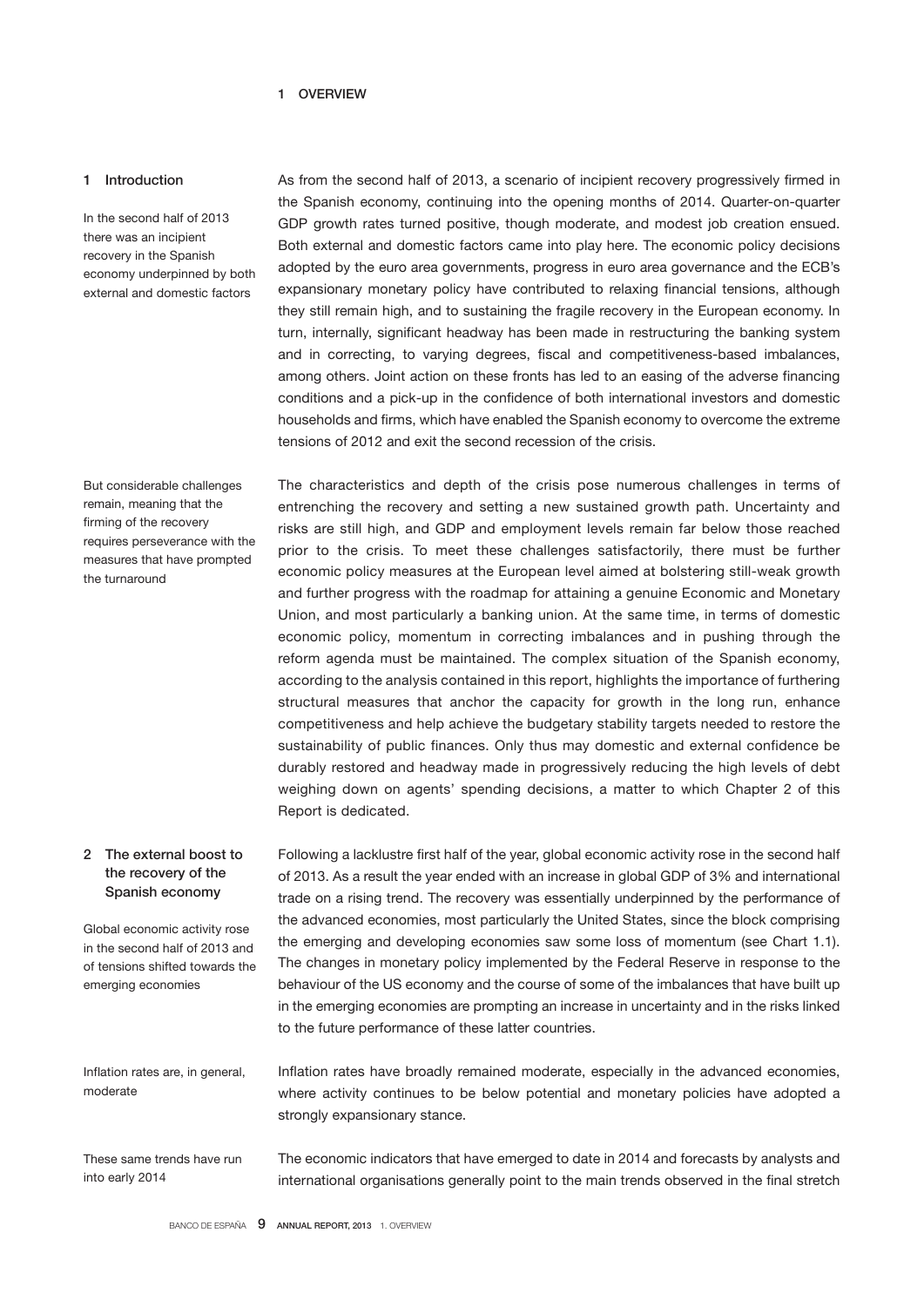### GDP AND INFLATION Rate of change



SOURCE: IMF (WEO April 2014).

of last year continuing: a progressive recovery in the global economy, a greater re-balancing of the respective contributions of the advanced and of the emerging and developing economies, a shift in the main focus of uncertainty and of risks from the former to the latter, and the absence of inflationary risks.

The euro area also participated in the recovery in global activity and, from 2013 Q2, posted positive quarter-on-quarter growth rates. On the whole, however, the year saw a 0.4 pp fall-off in output. The greater buoyancy of international trade boosted external demand, while the progressive shift in focus in respect of tensions towards the emerging economies

Euro area GDP posted positive growth rates from Q2, boosted by a more favourable external environment…

… by the economic policy decisions adopted by the Member States' governments, both domestically…

… and as part of the governance of the area as a whole, …

provided some relief to European financial markets, which had a favourable bearing on the area's internal demand. But the growing dynamism of the euro area was also underpinned by the economic policy decisions adopted domestically. On one hand, on the domestic stage, Member State governments continue to push through fiscal consolidation and structural reform, in accordance with the recommendations drawn up by the European Commission under the European Semester. The financial support programmes (for Greece, Ireland, Portugal and Cyprus) saw significant progress made, especially in the cases of Ireland, whose

programme concluded in December, and Portugal, where it did so in May. The partial programme of financial assistance for the recapitalisation of the Spanish banking system also concluded in early 2014. Together, this has given an additional boost to domestic and external confidence in the soundness of the European project.

As regards the governance of the area, the European Commission revised in summer 2013 the various Member States' budget deficit objectives in order to align them to a greater extent to the economies' cyclical positions and thus promote fiscal consolidation paths that are not an obstacle to growth.

Significant headway has also been made throughout 2013 and in 2014 to date in the ongoing creation of the Single Supervisory Mechanism (SSM). Its design is practically complete and it will commence operating fully late in 2014. This centralisation of banking supervision enables the authorities to sidestep the problem of economic governance posed by the coexistence – in an economy as heavily banked as the euro area – of a single

CHART 1.1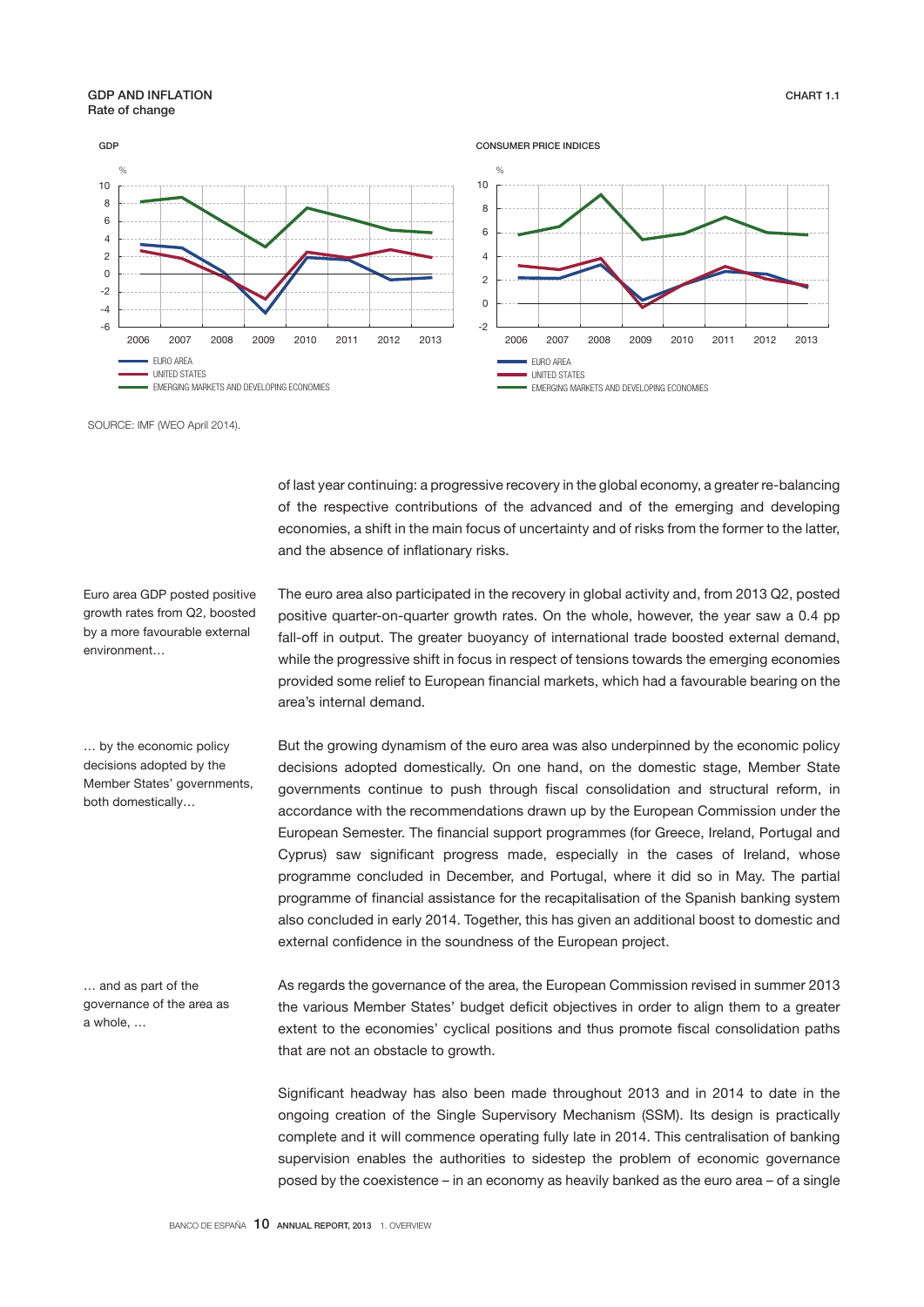monetary policy and currency in a setting of free capital movements, on one hand, and a micro-prudential supervision policy that is still fragmented at the level of the Member States, on the other.

Progress has also been made regarding the Single Resolution Mechanism (SRM), the other key element of the banking union project. In this case, however, aspects of great importance have still to be specified, including most notably the design of financial backstops. Banking union marks a milestone on the road to a genuine economic and monetary union, and getting its final design right will determine whether the links between banking and sovereign risk, which continue to pose a major obstacle to overcoming financial market fragmentation in the area and, consequently, to anchoring economic recovery, can be conclusively broken.

Greater economic buoyancy in the euro area also has the strongly accommodating monetary policy applied by the ECB since the onset of the crisis to thank. This course of action was deepened in 2013. On the conventional front, two new cuts in official interest rates were made, placing the rate on the main refinancing operations at an all-time low of 0.25%, and the rate on the deposit facility at 0%. Regarding unconventional measures, in addition to retaining abundant long-term liquidity provision, an active policy of forward guidance was pursued from the summer. Most specifically, the ECB's Governing Council has conveyed to the public its expectations that interest rates will hold at or below their current level over a prolonged period.

Monetary policy decisions have been taken in a complex setting in which inflation, after standing at 2% in January 2013, moved on a clearly declining trajectory over the year to settle below 1% both in the final stretch of the year and in early 2014. In conjunction with the forecasts by the ECB and by other analysts, these data shape a scenario in which the growth of prices might fall some distance below the threshold of 2% over a relatively prolonged period. Admittedly, long-term inflation expectations remain anchored at levels compatible with the price stability objective set, against a background of ample slack in the euro area economy; but the persistence of low inflation rates over a lengthy period of time increases the risk that expectations may be unanchored, posing a threat to the sustainability of the recovery and an added obstacle to the necessary absorption of the internal imbalances affecting the euro area (see Box 1.1). Accordingly, the ECB continues to maintain a high degree of monetary accommodation and has reiterated its readiness to take further measures, conventional and unconventional alike, if necessary.

In June, after the cut-off date for this Annual Report, the ECB adopted an extensive package of measures. These included fresh cuts to its key interest rates; targeted longterm refinancing operations geared to promoting credit; the extension of fixed rate full allotment tender procedures at least until December 2016; the suspension of the finetuning operation sterilising the purchases under the Securities Market Programme, and the intensification of the preparatory work relating to outright purchases in the assetbacked securities market.

The main indicators show an evident lowering of the degree of tension of the area's financial conditions in the area. Risk premia, volatilities and credit ratings have generally improved significantly during 2013 and in 2014 to date (see Chart 1.2). Resilience in the face of political or geo-strategic shocks has also been greater than in previous phases. However, restoring normality is proving slow, is far from complete

… and by the ECB's expansionary monetary policy, in a setting in which inflation stands below and some way off its reference level of 2%

Financial conditions in the euro area have clearly improved, although it is not yet possible to talk about normality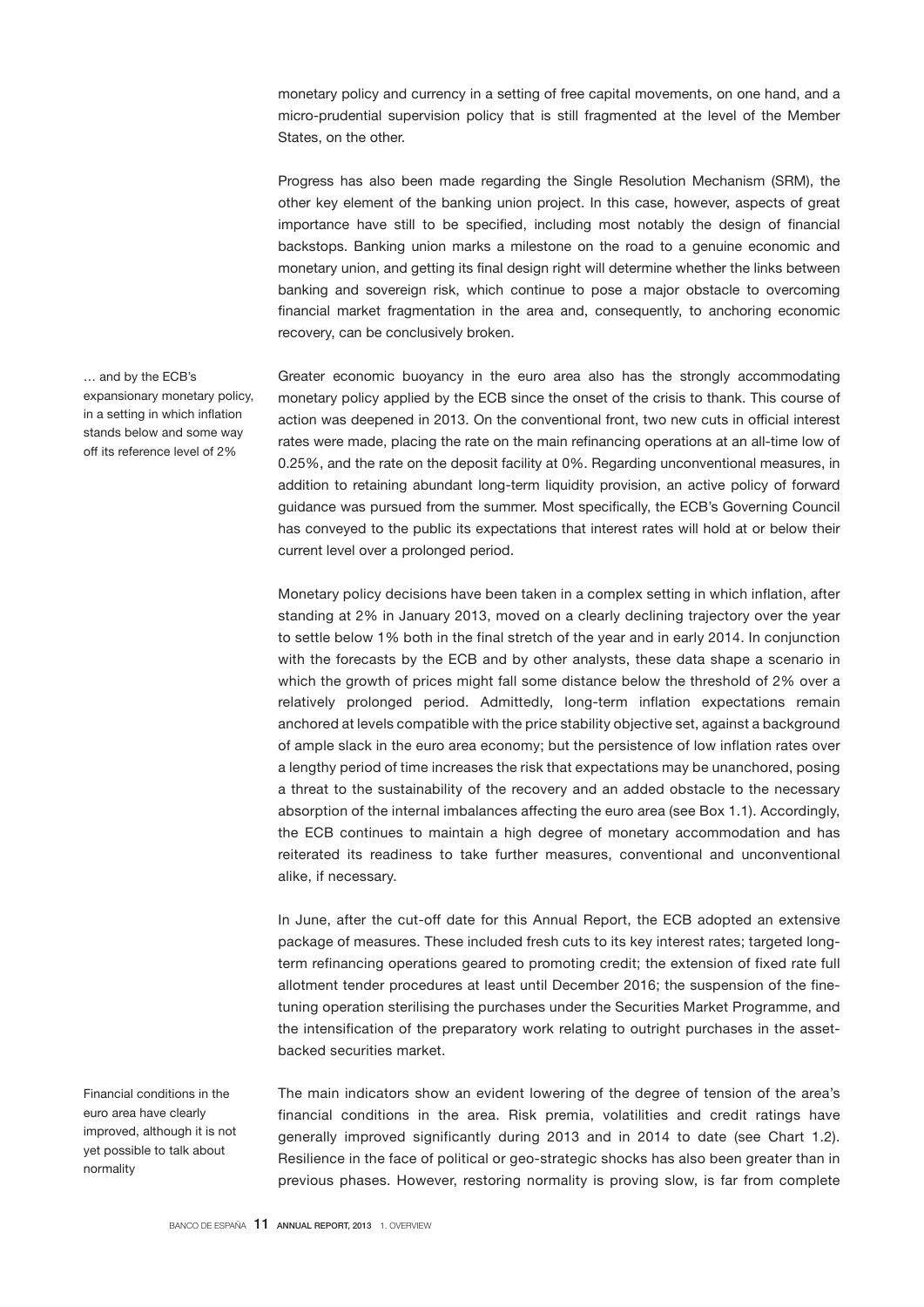Inflation slowed markedly in 2013 both in Spain and in the euro area as a whole, with the respective year-on-year changes in the HICP in December standing at 0.3% and 0.8%. This trajectory has continued in 2014 to date. Projections by private analysts, official agencies and those implicit in financial market prices assume inflation will hold at very low levels for a prolonged period (see accompanying table 1). Specifically, for the euro area as a whole, the projections available point to a very slow return to rates close to 2% and to a negative Spain/euro area differential. However, longer-term inflation expectations remain anchored at levels slightly below the 2% reference (see Panel 1).

The recent downward course of inflation is due to the disappearance of certain temporary factors, linked to fiscal consolidation, and to the trend of energy prices and the exchange rate, although factors of a more permanent nature are also in play. The latter include most notably the moderation of unit labour costs and significant excess slack. The influence of these factors has been greater in Spain than in the euro area as a whole, owing to the adjustment under way here to regain the competitiveness lost during the expansionary phase.

Against this background of very low inflation, analysis of the scenarios in which price declines and, ultimately, deflationary processes – with across-the-board and sustained falls in prices – might arise has become important. In this respect, the diffusion indicators show that price declines are not overly widespread either in Spain or the euro area (see Panel  $2$ )<sup>1</sup>, though they have increased in 2013, albeit without yet reaching the highs observed in late 2009 and early 2010. Unlike that period, however, the recent slowdown in prices is proving especially significant in the case of services prices which, as they are particularly labour-intensive, have been more affected by wage moderation and productivity gains.

In any event, when evaluating scenarios of sustained price declines a distinction must be drawn between the consequences for the euro area as a whole and for Spain. A fall in a euro area member country's prices might reflect the adjustment of relative prices needed to correct some of its imbalances. In that respect,

1 These indicators measure the proportion of expenditure-weighted and seasonally adjusted HICP items that show month-on-month declines.

#### 1 INFLATION FORECASTS

| Spain                                    | 2014 | 2015 | 2016 |
|------------------------------------------|------|------|------|
| Consensus Forecast (April 2014)          | 0.3  | 1.0  | 1.5  |
| European Commission (February 2014)      | 0.3  | 0.9  |      |
| IMF (April 2014)                         | 0.3  | 0.8  | 0.9  |
| Euro Area                                |      |      |      |
| ECB (March 2014)                         | 1.0  | 1.3  | 1.5  |
| Consensus Forecast (April 2014)          | 0.9  | 1.3  | 1.5  |
| European Commission (February 2014)      | 1.0  | 1.3  |      |
| IMF (April 2014)                         | 0.9  | 1.2  | 1.3  |
| Inflation swap contracts (24 April 2014) | 1.0  | 1.2  | 1.4  |



#### 1 LONG-TERM INFLATION EXPECTATIONS

SOURCES: Eurostat.

a Obtained from inflation swap contracts.

**b** Consensus Forecast forecasts from the third year onwards are only updated in April and October each year.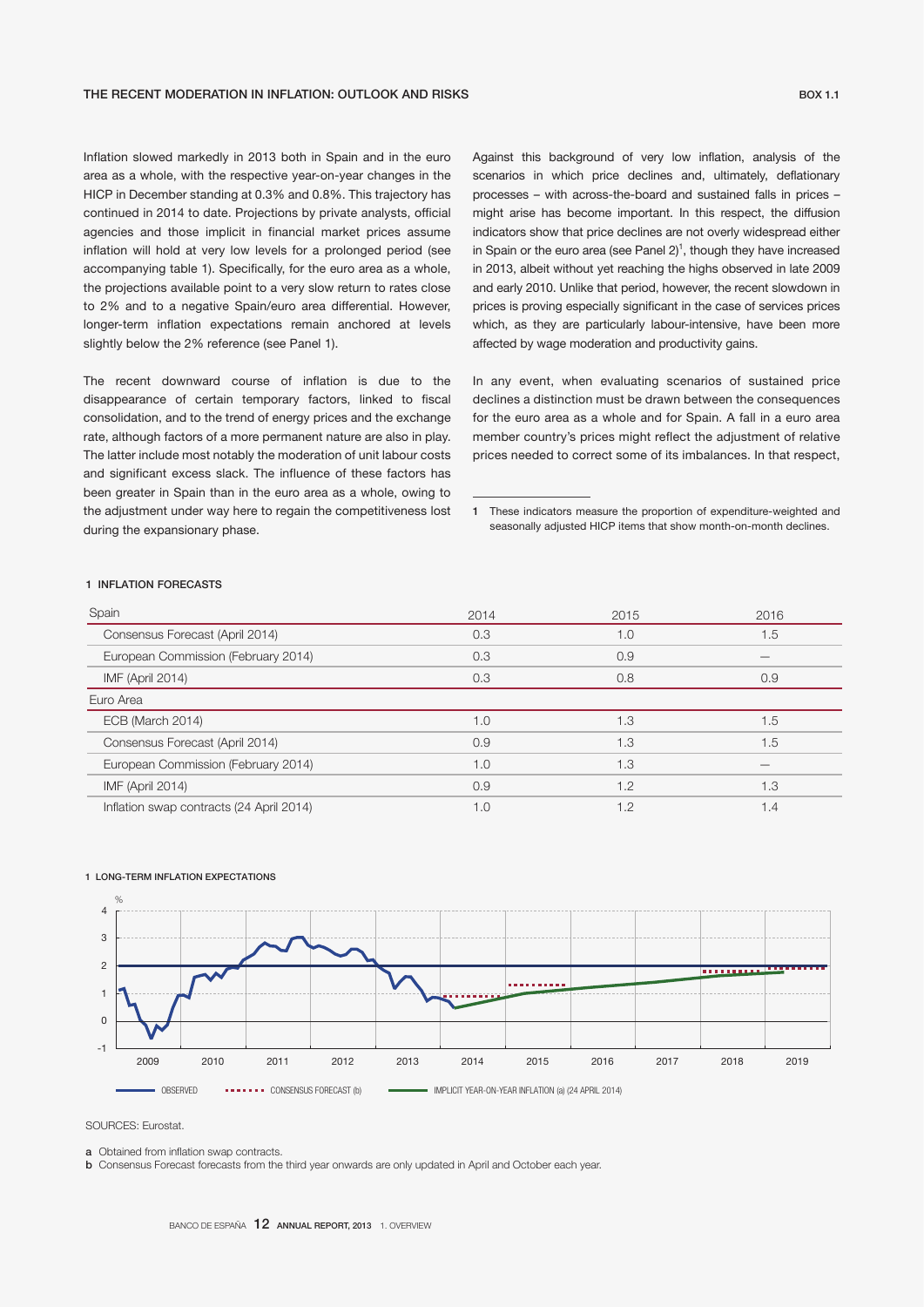shocks originating in positive developments on the supply side entail benign price declines, as they are accompanied by higher levels of output and employment. Notable among these are those linked to structural reforms that improve the economy's productivity or heighten competition in product and factor markets.<sup>2</sup> Conversely, contractionary demand-side shocks may be more harmful, bringing together declines in prices and output which, if they feed back into one another, may prompt a deflationary spiral.

A generalised and persistent situation of price declines may dampen activity through various channels. Firstly, expectations of sustained low inflation exerts upward pressure on the expected real interest rate, which leads to private spending being deferred. Moreover, if – as is currently the case – nominal interest rates are close to zero, the capacity of conventional monetary policy to correct this effect is very limited. Secondly, as debt contacts are specified in nominal terms, falls in prices increase the real-terms cost of servicing such debt. That is particularly significant in countries such as Spain, where the volume of household and corporate debt is still high. Lastly, and more generally, very low inflation across the euro area hampers an individual country achieving gains in competitiveness relative to the area as a whole.

In any event, a very moderate inflation scenario may trigger particularly adverse effects if it unanchors long-term inflation expectations, thereby reducing the effectiveness of monetary policy and increasing real interest rates. Nonetheless, at present European households do not seem to expect either that consumer prices will fall (see Panel 3) or that long-term inflation expectations will be far off 2%.

The Banco de España dynamic stochastic general equilibrium model BEMOD, estimated for Spain and the rest of the euro area, provides for the analysis of the probability of different price scenarios materialising in relation to Eurosystem predictions. In particular, an assessment can be made of the probability with which moderate inflation (lower than 1% on average in 2014) or price falls of some intensity (a rate of change below -1%) might be observed.3 The estimations show that scenarios of inflation below 1% are highly likely, especially in Spain, while the scenarios of price declines of over 1% are fairly unlikely. In addition, to assess the extent to which a slightly higher level of inflation across the euro area may smooth the competitive adjustment needed in Spain, an alternative exercise has been conducted. In it, as the result of a more expansionary monetary policy, inflation in the euro area increases by 50 bp in 2014 and 2015, drawing closer to the 2% target in late 2015. Under this new scenario, there is an appreciably lower probability that Spanish inflation will be below -1%.

In short, the evidence available would indicate that inflation is going to remain at very low levels over a prolonged period, but that the probability of a costly deflation process arising at present is limited. In any event, the adjustment still required in terms of competitiveness in some economies in the area, such as Spain's, would be assisted if the euro area inflation rate were to converge towards its long-term target at a somewhat brisker rate pace than is currently anticipated.



#### 3 PRICE DECLINE EXPECTATIONS IN THE NEXT TWELVE MONTHS European Commission surveys



SOURCES: Banco de España and European Commission.

2 DIFFUSION INDICATORS. PERCENTAGE OF EXPENDITURE (a)

a Calculated with seasonally adjusted series.

<sup>2</sup> See J. Andrés, Ó. Arce and C. Thomas (2014), *Structural reforms in a debt overhang,* Documento de Trabajo del Banco de España (forthcoming), and Box 1.2 in this Chapter.

<sup>3</sup> In interpreting the results it should be borne in mind that the simulations performed incorporate the zero lower bound constraint whereby nominal interest rates cannot be negative, although they do not consider the possibility of implementing non-conventional monetary policy measures. In addition, the exercises presented hereafter do not take into account the debt deflation channel, meaning that the total cost of the generalised and sustained declines in prices might be being underestimated. Lastly, bootstrapping techniques are used to take into account the dependence of the structural shocks.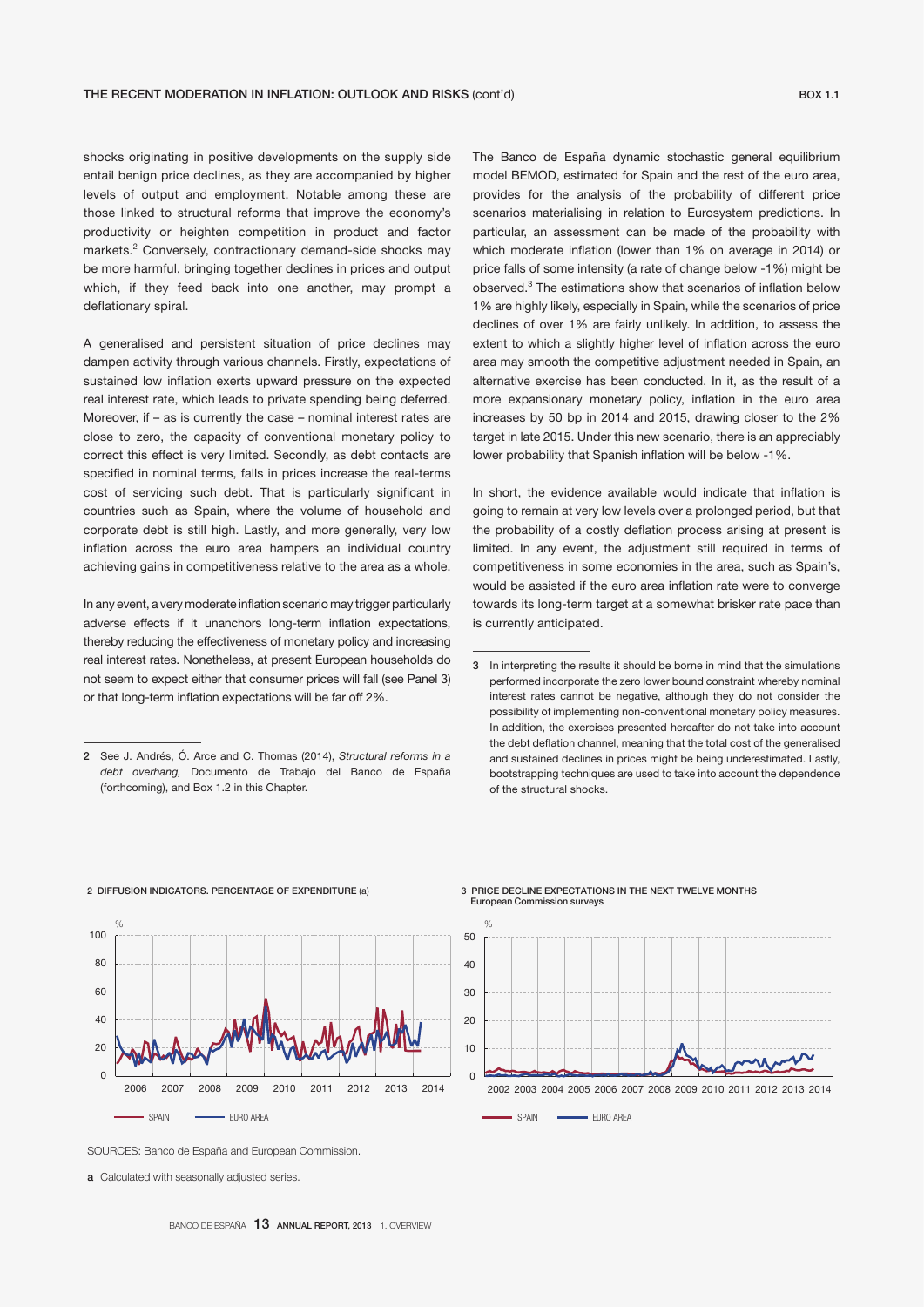### EURO AREA FINANCIAL CONDITIONS CHART 1.2

#### 10-YEAR SOVEREIGN SPREAD OVER GERMANY



BBB CORPORATE BONDS. SWAPS ASSETS SPREAD



STOCK MARKET



COMPOSITE INDICATOR OF SYSTEMIC STRESS (CISS)



SOURCES: ECB, JP Morgan and ESRB.

and remains exposed to the risk of further shocks. Adverse developments in credit, and in particular lending extended to firms, affects not only the economies most severely punished by the crisis but also the euro area as a whole, further hampering the process of economic recovery. Moreover, the persisting differences in financing costs across the various Member States still reflect a degree of financial market fragmentation that is not compatible with the normal functioning of a monetary union and which prevents expansionary monetary impulses effectively reaching the areas where they are most needed.

### 3 Adjustment and recovery in the Spanish economy

The improvement in the external environment and the abatement of financial instability were conducive to the recovery in the Spanish economy in the second half of 2013

The Spanish economy embarked on a gradual recovery in 2013 and, in Q3, it exited the recession that had begun two years earlier, posting modest increases in GDP (see Chart 1.3). This change in trajectory, which has continued into the opening months of 2014, was helped also by the easing in financial tensions and by a gradual improvement in perceptions about the labour market situation, which contributed to lessening uncertainty and increasing confidence. Adding to this was the greater gradualism in the budgetary adjustment policy, following the European Council's July decision to put back two years the date for placing the budget deficit below 3% of GDP. That entailed a relaxing of the deficit target by 2 pp mid-year, from 4.5% of GDP to 6.5% of GDP.

Despite moving on an improving course over the year, GDP fell by 1.2% in 2013, partly as a result of the carry-over effect arising from the marked decline in activity in late 2012.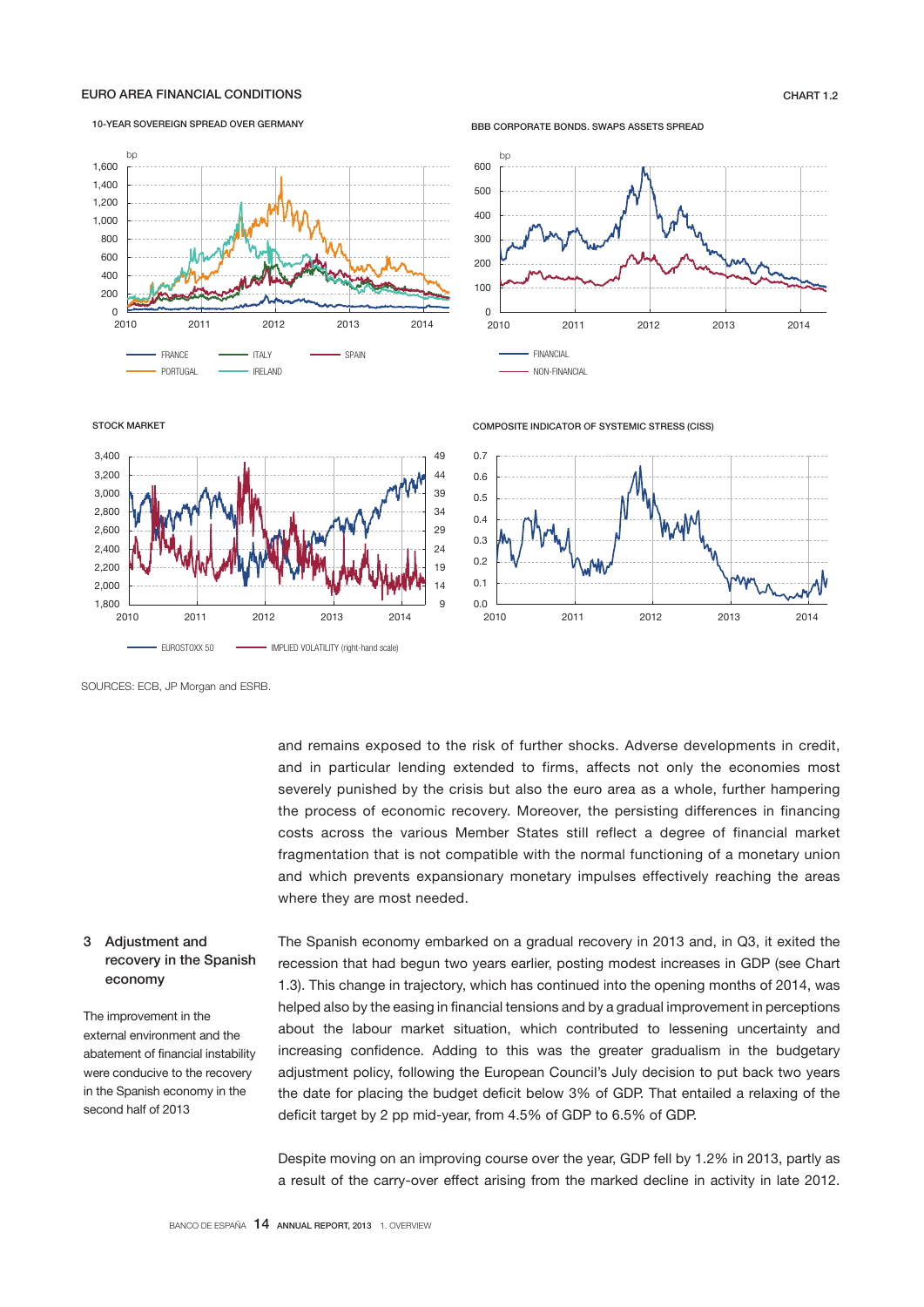### SPAIN: GDP AND EMPLOYMENT **CHART 1.3**





SOURCES: INE and Banco de España.

#### GDP AND NATIONAL DEMAND. CONTRIBUTIONS TO GROWTH CHART 1.4



GDP, NATIONAL DEMAND AND EXTERNAL DEMAND



SOURCES: INE and Banco de España.

The rebalancing of external and national demand was underpinned by the recovery in investment in equipment and in household consumption From the expenditure standpoint, national demand fell by 2.7% while the external sector made a positive contribution of 1.5 pp, thereby mitigating, for the sixth consecutive year, the impact of the contraction in domestic spending on activity (see Chart 1.4).

The pace of the contraction in national demand also lessened over the course of the year. Among the private components of domestic spending, investment in equipment began to pick up earlier, right at the start of the year, followed by household consumption as from Q2. In turn, residential investment posted negative figures throughout the year, albeit at an increasingly diminished pace, which took its rate of annual decline to 8%, and its percentage expressed in terms of GDP to 4.4%, 65% down on its 2006 peak. Finally, the negative contribution of the public components of expenditure (government consumption and public investment) to activity lessened against the background of the easing in fiscal requirements mid-year.

The improvement in business investment was confined to the capital goods component, which increased by a moderate 2.2%, assisted by the greater momentum of exports, the reduction in uncertainty, the incipient alleviation of adverse financing conditions and, lastly, the further restructuring of non-financial corporations' financial positions, whose net lending capacity rose to 4.3% of GDP in 2013. The internal resources generated by the surplus in saving relative to investment are helping correct the excessive debt that prevailed in recent years.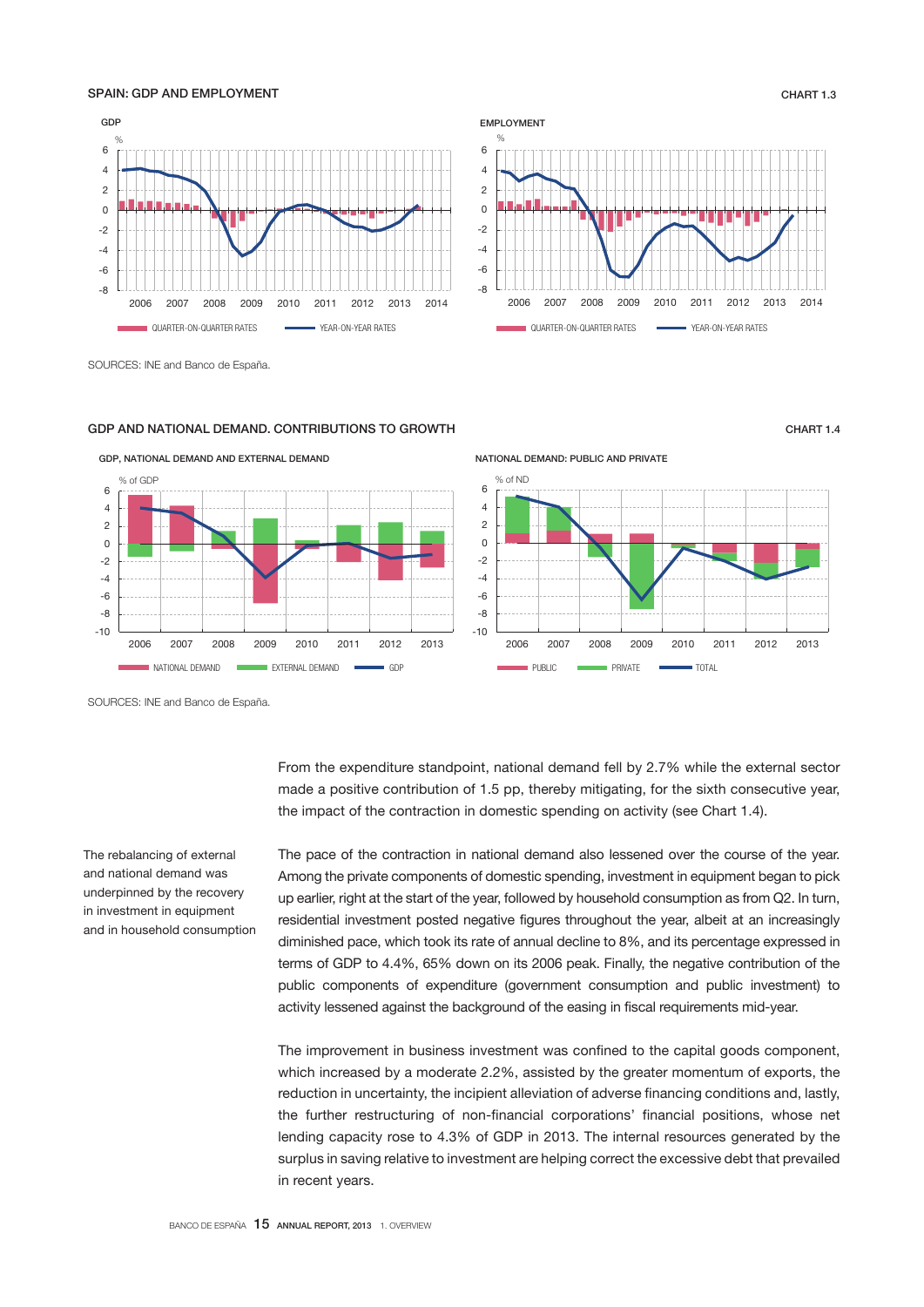### EMPLOYMENT AND UNEMPLOYMENT CHART 1.5

EMPLOYMENT (a) Contributions of employment by sector of activity to y-o-y change







SOURCES: INE and Banco de España.

**a** Quarterly National Accounts full-time equivalents.

b The EPA (Spanish Labour Force Survey) series follow 2005 methodology and are updated with the 2011 census.

Household consumption picked up in the second half of 2013, although for the year on average it posted a fall of 2.5% following two years of declines, having worsened to a particularly acute extent in the final stretch of 2012. The recovery in consumption over the course of the year came about against the background of the slowing decline in disposable income, which was more marked in real terms owing to the moderate inflation in 2013, and the more favourable trend of households' financial wealth. The pronounced declining trajectory of the saving rate from 2009 was interrupted, and it posted a level similar to that of the previous year (10.4% of disposable income) and similar, too, to its historical average.

Net external demand contributed once again to lessening the contractionary impact of domestic demand on output, although it moved on a declining trajectory

The rate of decline in employment lessened during the year, until turning marginally positive in the final months, for the first time since 2008 Q2...

The positive contribution of net external demand to GDP amounted to 1.5 pp. This was the result of buoyant exports, as imports stabilised owing to the improvement in final demand after having declined heavily in 2012. Export growth was driven both by goods sales to the rest of the world, which expanded more than their target markets did, and by exports of tourist services, in an exceptional year for the sector in which tourist revenues were at an all-time high. Gains in competitiveness played a very significant role in both developments, as is discussed below.

That said, the contribution of the external sector was smaller than that of the two previous years, and it moved on a declining trajectory as exports progressively slowed, following the weakening of the emerging economies, and as imports from the rest of the world rose, in step with the pick-up in the components of final demand with a greater import content (exports and investment in equipment).

The sequence of the recovery in the different components of expenditure – first exports, next business investment and lastly household consumption – provides a good starting point for anchoring the recovery. However, entrenching the recovery requires certain conditions be met so that household and business spending may grow in a sustained manner, and in the current circumstances that depends essentially on the dynamism of employment.

The rate of decline in employment eased in 2013 to 3.4% (4.8% the previous year), this rate being much influenced in any event by the adverse behaviour of employment in the final stretch of 2012. Indeed, the pace of job destruction gradually eased as the year unfolded, to the point of showing marginal job creation in the closing months of the year, for the first time since 2008 Q2. This progressive improvement was fairly generalised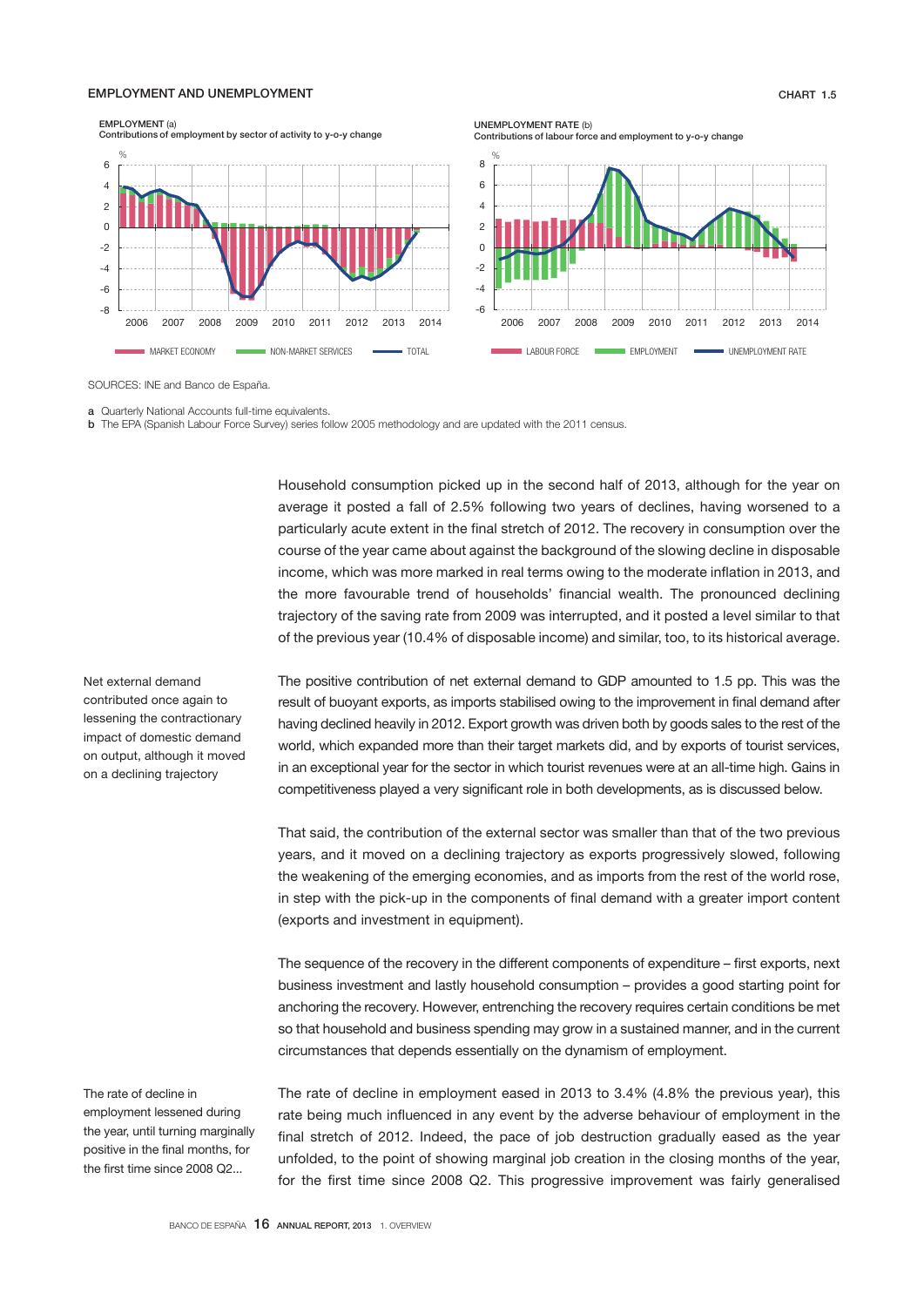#### GENERAL GOVERNMENT DEFICIT AND DEBT CHART 1.6



nationals for the first time (–0.6 %) (see Chart 1.5).

SOURCES: IGAE and European Commission (AMECO).

a European Commission estimate (AMECO, spring 2014).

across the sectors of activity, although it was more marked in certain market services, and has continued in 2014 to date.

The unemployment rate moved on to a declining trajectory in Q1, from a level of 26.9% of the labour force (a figure encompassing somewhat more than 6 million unemployed) to 25.9% in the opening months of 2014. These developments in unemployment were assisted by the contraction of the labour supply, which fell by 1.1% (after stabilising the previous year) owing to the decline in the working-age population and to a slight reduction in the participation rate, for the first time since the start of the crisis. The decline in the labour force was more acute among foreign nationals (-5.5%), although it also affected

However, at the close of the year, the composition of unemployment in terms of age and skills groups had scarcely altered, meaning that the highest unemployment rates were

... and the unemployment rate began to turn down as from Q1, ending the year at 25.7%. The level of unemployment, its composition and its persistence indicate that a far-reaching adjustment must be made

> among the less-skilled youths. In turn, the slight rise in unemployment exit flows in the second half of 2013 was concentrated among those unemployed for less than a year, whereby the incidence of long-term unemployment moved on a rising trajectory throughout the year, reaching a rate of 61.6% in Q1 this year. The level of unemployment, its composition and its persistence are indicative of the considerable scale of the problem to be resolved.

The scenario of recovery that has finally taken shape over the past year, after overcoming the sharp double-dip recession, is closely linked to progress in the correction of the imbalances that place the Spanish economy in a position of extreme vulnerability to the international crisis and, particularly, to the euro area sovereign debt crisis. From this starting point, the sustainability of demand and the firming of the recovery depend on job creation gaining in strength and on completing the adjustments still pending in respect of the remaining imbalances.

Fiscal consolidation continued in 2013, with an initial overall general government deficit target of 4.5% of GDP, entailing a reduction of 2.3 pp on that of the previous year (6.8% of GDP, once the assistance to financial institutions is stripped out). Mid-year, however, the European Council agreed to better tailor deficit targets to the weakness of the cyclical position, providing for greater gradualism in implementing the policy of budgetary adjustment. In Spain, this decision meant a relaxing of the deficit target for 2013, which was set at 6.5% of GDP. For the 2014-2016 period, the new targets were set at 5.8%, 4.2% and 2.8% of GDP, respectively.

For the recovery to firm requires that the correction of the imbalances still in place be completed

#### 3.1 FISCAL CONSOLIDATION

The intensity of the budgetary adjustment eased mid-year following the European authorities' decision to tailor deficit targets more to cyclical circumstances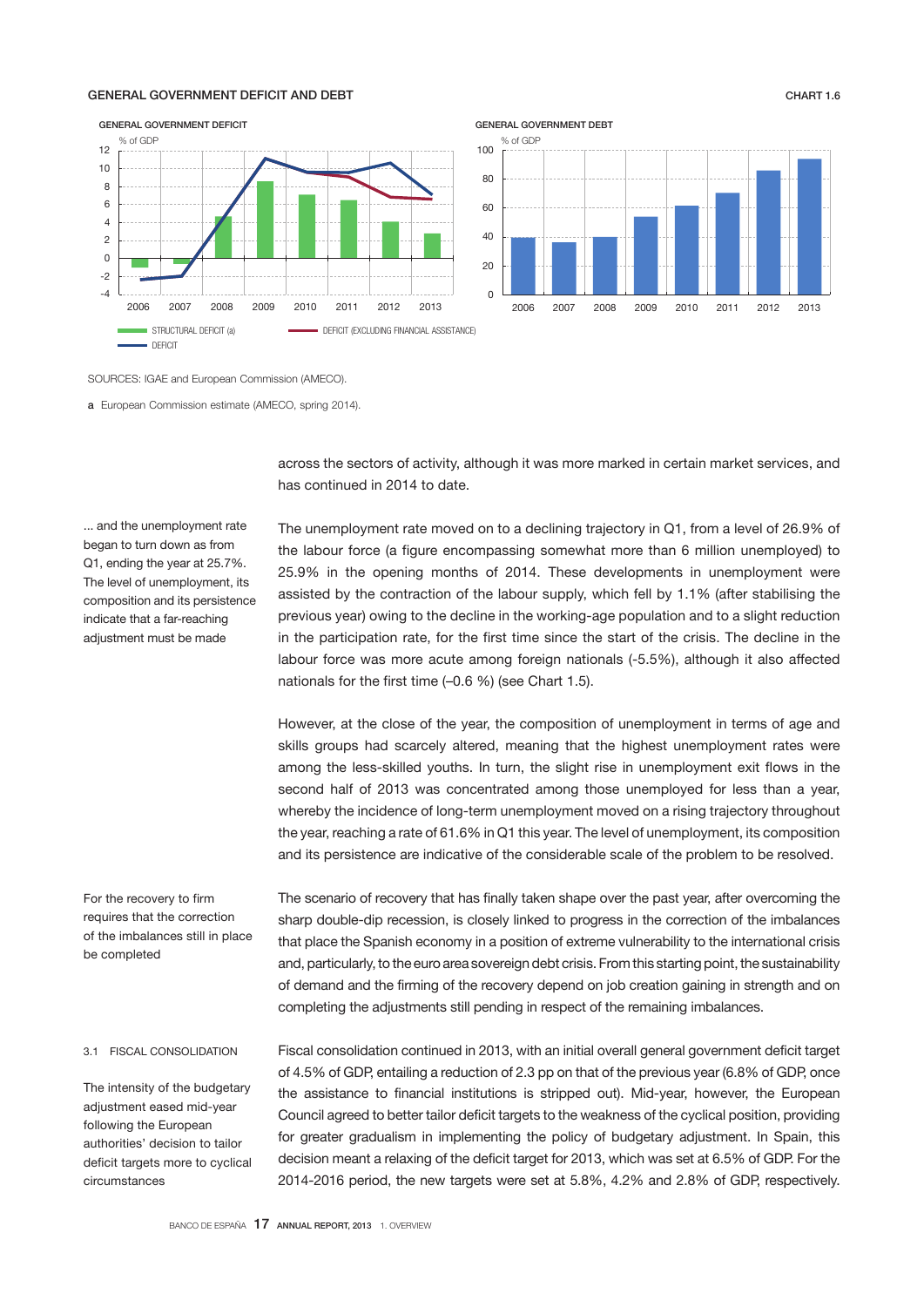The updated Stability Programme submitted by the Government to the European Commission on 30 April confirmed these targets, though it considered a somewhat more ambitious reduction in the general government deficit in 2014, setting it at 5.5% of GDP.

Acting as a reference point for budgetary conduct were the commitments to reporting and monitoring emanating from the current framework of fiscal rules

The general government deficit shrank to 6.6% in a complex macroeconomic setting, marked by cyclical weakness and by the rise in interest payments

### 3.2 RECOVERY IN **COMPETITIVENESS**

There was fresh momentum to the recovery in competitiveness in 2013 as a result of the easing in labour costs and in prices

Labour costs reflected the pattern of greater wage moderation, derived in part from the increase in domestic flexibility provided by the new labour market framework

The year 2013 was the first full one in which the mechanisms of the Law on Budgetary Stability and Financial Sustainability for the monitoring of the budget outturn, and those geared to ensuring compliance with the targets set for all tiers of government, began to be applied. Furthermore, an extension was made in 2013 to the payments to suppliers plan, which ended in February 2014, and which injected somewhat over €43 billion from mid-2012. Lastly, the close of the year saw the completion of the framework of national fiscal rules, with the creation of the Independent Authority for Fiscal Responsibility.

In step with these conditioning factors, the fiscal adjustment drive continued in 2013 through a reduction in the primary structural balance of the order of 1.6% of GDP, which was less intense than in previous years (3 pp in 2012). Reducing the deficit was once again hampered by cyclical weakness and by the growing weight of interest payments (which climbed to 3.4% of GDP), as a result of which net general government borrowing shrank to 6.6% of GDP (a figure net of the assistance to financial institutions), 0.1 pp higher than the target set in July (see Chart 1.6).

In terms of sub-sectors, the reduction in the budget deficit reflected the adjustment by the regional and local governments (by 0.3 and 0.2 pp of GDP, to balances totalling -1.5% and 0.4% of GDP, respectively), with a higher surplus in the latter case than that programmed when the targets were set. In turn, the aggregate central government and Social Security System target deficit was exceeded by 0.3 pp of GDP, standing at the close of the year at 5.5% of GDP. As regards components, the slight reduction in net general government borrowing came about chiefly as a result of the increase in indirect tax revenue following the hike in VAT the previous year and the introduction of other, environment-related taxes, although their impact was less than initially foreseen. By contrast, no headway was made in reducing public spending since the increase in interest payments and in welfare benefits could not be offset by the adjustment of certain government consumption and capital expenditure items. In turn, the public debt ratio rose significantly, from 85.9% of GDP in 2012 to 93.9% last year.

Market economy unit labour costs (ULCs) declined by 2.2% in annual average terms, the result of the stabilisation of compensation per employee in the market economy and an increase in productivity lower than that of the previous year (see Chart 1.7). The decline in economy-wide ULCs was somewhat lower (-1.6%) owing to the base effect that prompted the fall in public-sector wages in December 2012. Overall, these developments entailed the closing of the gap that opened up between the respective Spanish and euro area rates of change of labour costs during the expansionary phase, which had resulted in heavy losses in competitiveness. Unlike in the early years of the crisis, in 2013, as had occurred the previous year, the correction of ULCs turned more on the adjustment of labour costs than on productivity gains, since the latter gradually fell away in step with the diminishing pace of job destruction.

In 2013, labour costs intensified the path of wage moderation that had progressively become discernible in 2012, possibly reflecting the greater sensitivity over the setting of wages to the specific situation of firms in response to the broader possibilities for internal flexibility generated by the entry into force of the labour reform. Under collective bargaining, fewer wage settlements and a reduction in the number of agreements including indexation clauses and in their amount were observed, while wage drift (the difference between wage increases in collective agreements, adjusted where appropriate for indexation clauses,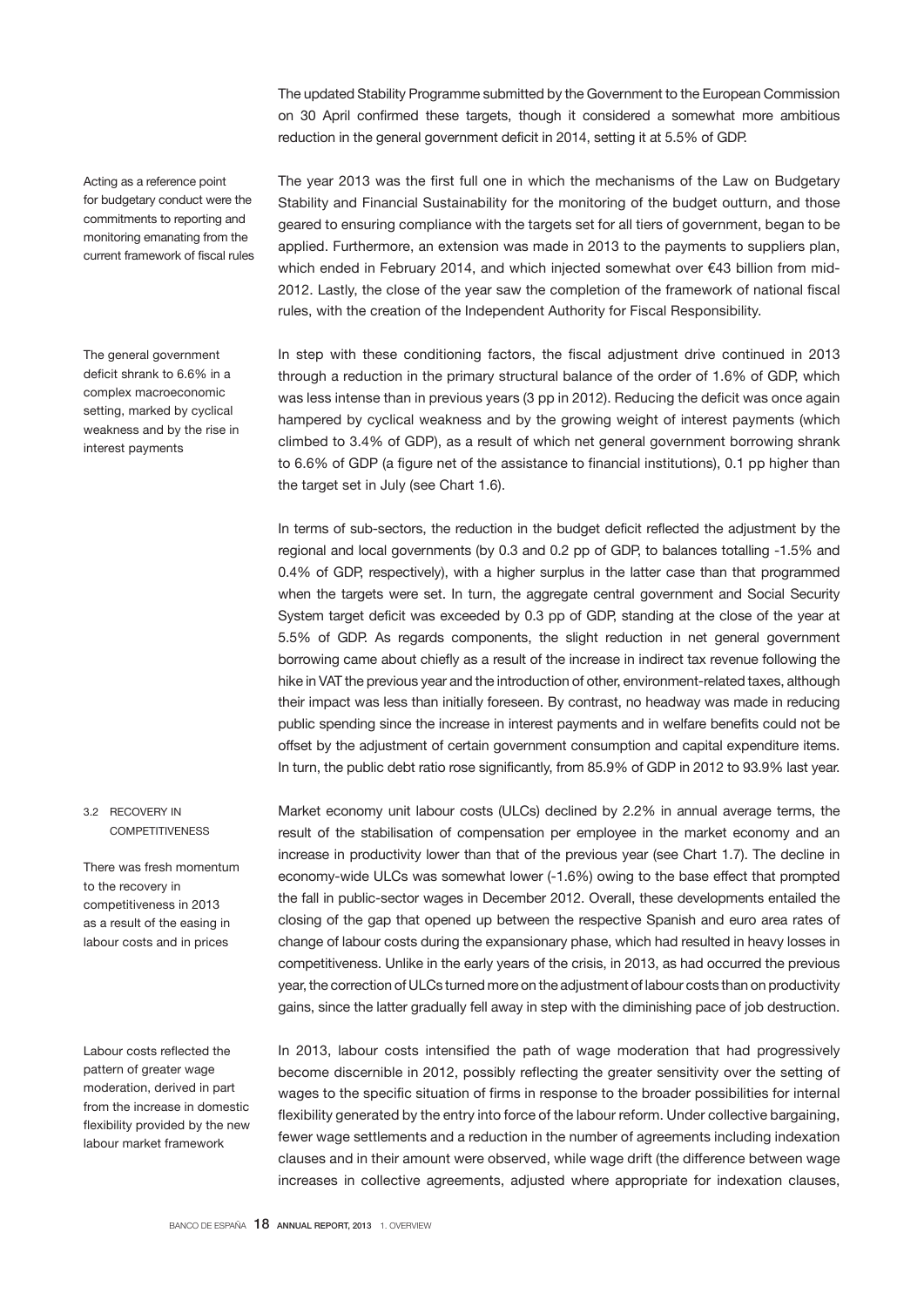### LABOUR COSTS AND INFLATION CHART 1.7

MARKET ECONOMY UNIT LABOUR COSTS Year-on-year rate



OVERALL INDEX (CPI) Contributions to year-on-year rate



SPANISH AND EURO AREA UNIT LABOUR COSTS Year-on-year rate



OVERALL INDEX, EXCLUDING ENERGY AND UNPROCESSED FOOD Year-on-year rate



SOURCE: Eurostat and Banco de España.

a Year-on-year rates with sign changed.

and the rate of change of compensation per employee) turned negative once more. This latter variable may be viewed as an indirect indicator of the effect of other aspects of the labour reform, in which exact information is not available (cases in point may be the effective use of the possibilities of opt-outs or the amendment of working conditions). As a result, average real wages fell slightly.

The inflation rate fell markedly during the year, as the base effects of the rise in certain administered prices and the hike in VAT in September 2012 were progressively removed. Stripping out these effects, a situation of practical stagnation in the overall level of prices prevailed throughout the year, and has continued in 2014 to date.

This change in price dynamics reflects an increase in the sensitivity of price-setting to cyclical conditions and is particularly significant in the case of services, where the slowdown in prices is proving more pronounced, after having been the central point of inflationary tensions in the past. This appears to confirm a greater alignment of sale prices to costs borne and to the specific conditions of the business cycle.

The high degree of financial tension in recent years would appear to have bolstered the pick-up in margins at this phase of the cycle by inducing certain companies to alleviate the effects arising from tight credit standards by generating funds within the business

And inflation held at a very low level, as the effects of the rises in administered prices and in indirect taxes in 2012 were progressively stripped out

There has been an increase in the sensitivity of cost- and price-setting to the cyclical position...

... and the recovery in business margins has continued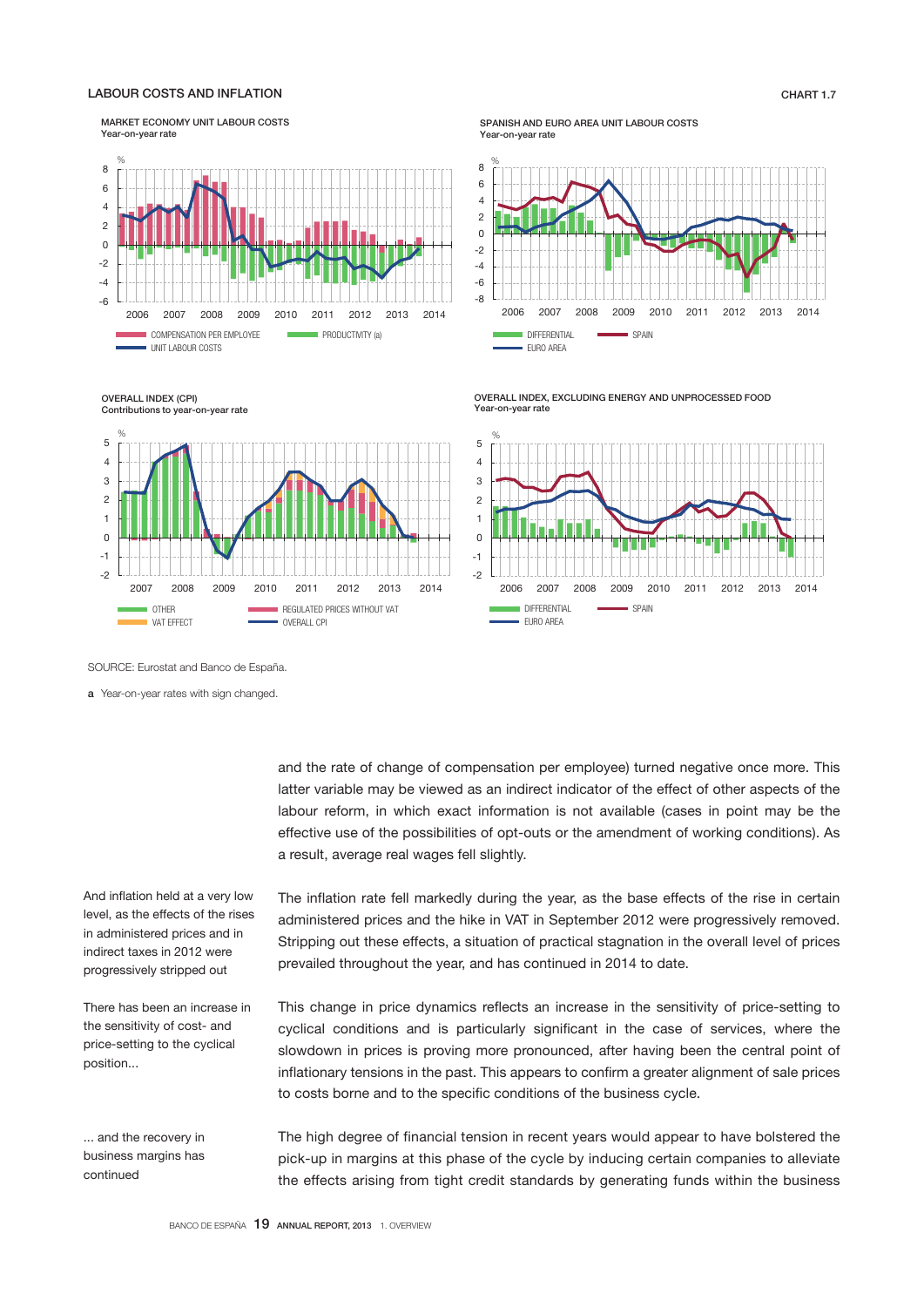### NET LENDING (+)/BORROWING (-) OF THE ECONOMY AND INTERNATIONAL INVESTMENT POSITION CHART 1.8



SOURCES: INE, Customs and Banco de España.

a The energy and non-energy balance are a Banco de España estimate drawing on Customs data.

The widening of margins would have been assisted by the prevalence of an insufficient degree of competition in certain sectors. In any event, the generation of funds within businesses should be conducive to the incipient investor cycle gaining momentum.

Overall, the prices differential has turned favourable for the Spanish economy

Overall, in recent years there has been a noticeable reduction in the Spain-euro area inflation differential, which has narrowed from 1 pp on average in the 1998-2007 period to 0.2 pp in the downturn. The narrowing of this gap has been of a similar intensity in terms of core inflation. Since September last year, Spanish inflation has stood systematically below that of the euro area (with an average differential of -0.6 pp), ensuring the continuity of the adjustment of relative prices even under the difficult conditions created by low European inflation (see Box 1.1).

The ongoing internal devaluation is exerting a very favourable effect on the Spanish economy's terms of trade

The recovery in competitiveness had a positive impact on foreign trade, whereby in 2013 a current account surplus was posted for the first time since 1997 (0.8% of GDP compared with a deficit of -1.2% of GDP in 2012). This result was in response to an improvement in virtually all the current account components, although most notably so, as has been the case since 2007, in the non-energy trade balance, which marks a most significant advance in the necessary process of external rebalancing (see Chart 1.8). That said, the high dependence on imported energy continues to exert an adverse influence on the external balance. In terms of difficulties, mention should also be made of the persistent deficit on the income balance, linked to the high level of the International Investment Position (IIP). To attain lasting external equilibrium it is thus necessary for the surplus on the trade in non-energy goods and in services to offset the deficits on the imported energy and income balances.

Chapter 2 of this Report analyses in detail the implications of the increase in the Spanish economy's debt prior to the crisis, which in a heavily banked system such as Spain's took the form of an expansion in credit institutions' balance sheets and likewise translated into a high concentration of risks in productive activities linked to the real estate market. Both factors (balance sheet expansion and risk concentration) placed banks in a position of vulnerability to adverse macroeconomic shocks, and in particular to those that might affect the real estate market to a greater extent. The incidence of the crisis on the banking system's financial and wealth position was very mixed from bank to bank. 3.3 THE RESTRUCTURING AND CLEAN-UP OF THE BANKING SYSTEM The crisis severely impacted a sector that was oversized and highly exposed to real estate activity…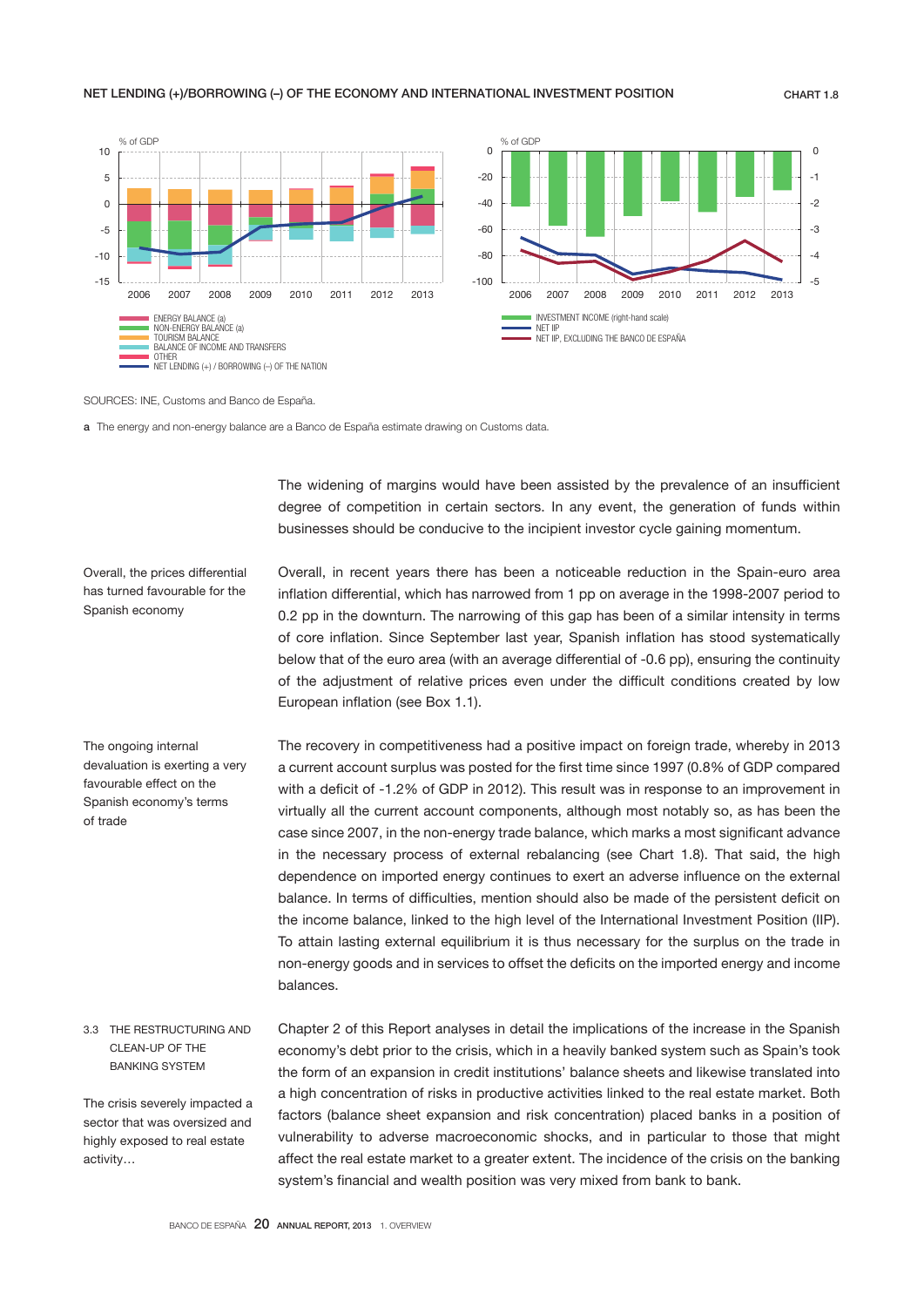… making it necessary to set in train a restructuring, recapitalisation and clean-up of the banking system and a reform of its regulatory and supervisory frameworks

To face up to the effects of the crisis, a far-reaching reform of the banking system was undertaken. The reform has progressively adjusted to ensuing events and has been structured around four major courses of action: the restructuring of the system, its recapitalisation, the clean-up of balance sheets and the reform of the regulatory and supervisory frameworks.

Some of these measures required the release of a sizeable volume of public funds at a time at which financial tensions and the subsequent degree of market fragmentation meant they could not be obtained at reasonable prices on the markets; accordingly, the Span ish Government formally requested financial assistance in the summer of 2012, which was granted through a sectoral European programme for the recapitalisation of part of the banking system. The programme envisaged the drawdown of a maximum amount of €100 billion, although only €41 billion were used, and it was formalised with the signing of a Memorandum of Understanding (MoU) that detailed the main measures that have shaped the reform process since.

The authorities' positive assessment of the fulfilment of the conditions of the MoU meant that the programme could be considered as concluded in early 2014. The culmination of this stage marks the completion of a process that has deeply transformed the Spanish banking system.

Compared with the situation in 2007, the number of credit institutions has fallen by 17%; that of their offices, by 22%; and that of employees in the sector, by 15%. These adjustments, which under the timetables envisaged for certain banks' restructuring plans will be pursued further, have been particularly centred on the savings banks, which were much affected by the crisis and saw their capacity to respond greatly limited by their particular legal status. As a result, savings banks had to transfer their financial intermediation activity to banking institutions. The net exposure of the system as a whole to the real estate sector was more than halved, further to a substantial increase in provisions required (Royal Decree-Laws 2/2012 and 18/2012 entailed an increase in provisions equivalent to approximately one-fifth of prior net exposure) and, in the case of institutions that receive public aid to recapitalise, through the transfer of claims on real estate developers and foreclosures to a new and mostly privately held institution created to this end under the framework of the MoU: Sareb.

Banks' effort in terms of recapitalisation was also significant. In 2012 a stress test was performed by an independent external consultancy to estimate the funds needed to reinforce the capital of each individual institution. 17 groups of institutions participated, representing 90% of the system's total loans, and at ten of them (with a relative weight in the market for credit of 34%) an increase in capital was required. Two groups were able to cover these requirements by their own means and the remaining eight were able to count on public aid provided by the FROB and financed through the European Stability Mechanism (ESM), under the financial support programme for bank recapitalisation. Adding these contributions to those made in prior years by the FROB and the Deposit Guarantee Fund for Credit Institutions (FGDEC by its Spanish name), the total amount of public injections in the form of capital during the crisis totalled €61 billion. Additionally, through private measures, banks raised their capital by a further €53 billion, meaning that the recapitalisation drive undertaken through public and private means amounted to over 11% of GDP. Private measures included most notably burden-sharing exercises (involving hybrid instrument and subordinated debt-holders).

In early 2014, the European programme for bank recapitalisation was successfully concluded, having entailed far-reaching changes for the size and financial position of the system...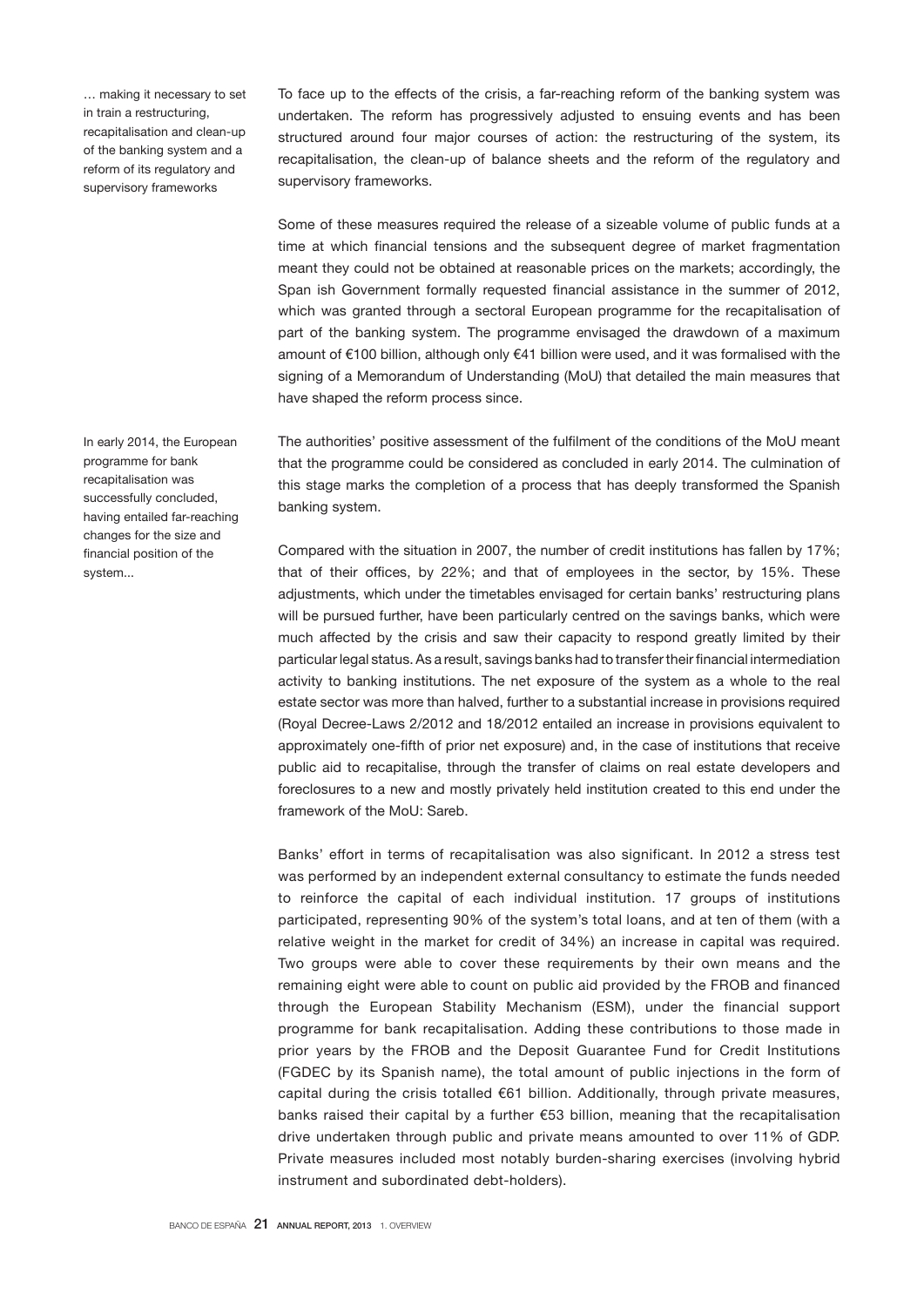… and reforms of its regulatory and supervisory framework

Reducing the State ownership share in the system, the completion of the Banking Union and the macroeconomic outlook nonetheless pose new

challenges for the sector

There has also been a major reform of banking regulation and supervision with the ultimate aim of reducing the risk of future crises and of better protecting taxpayers and the economy from their potential consequences. A new bank crisis management and resolution framework has thus been established. The resulting arrangements provide for more flexible and nimble intervention by the Banco de España, they define the competencies of the FROB and the FGDEC, and they broaden the range of tools available at all stages of the crisis. The legal framework for savings banks has also been reformed, as it was revealed by the crisis to have certain key shortcomings, and stricter capital requirements have been imposed on them, setting for 2013 and 2014 a minimum level of core capital of 9%, above the minimum threshold laid down by European capital regulations, which have adapted Basel III. The reform also includes stricter requirements for reporting on exposure to the real estate sector and on refinancing operations, so as to increase the degree of banking transparency. Finally, supervisory procedures have been reviewed and reformed, with a series of organisational changes being introduced.

The ongoing exit by FROB (and by FGDEC) from the capital of the State-supported banks also progressed during 2013 and has continued in 2014 to date. These two official funds have now ceased to be stakeholders in Banco de Valencia, Banco Gallego and NCG, and 7.5% of the capital of Bankia was also sold to institutional investors – non-residents in the main – early this year. The sale of shares still in public hands is, in any event, one of the challenges that will need addressing.

Likewise, the start-up of the Banking Union in Europe and the subsequent integration of banks and of the national supervisory authority into the SSM and the SRM poses organisational challenges not only for Spanish banks – and for the Banco de España itself – but also for all Eurosystem banks. This is the case too for the comprehensive assessment to which European banks as a whole are being subjected and which includes a new stress test, which the ECB is conducting in collaboration with the European Banking Authority and with the participation of the national supervisory authorities.

Finally, the Spanish economy's short- and medium-term growth outlook makes for a complex scenario for banks, which will be obliged to gain in efficiency and competitiveness in a setting in which progress towards the Banking Union may well be expected to heighten the degree of competition within the area. Here, too, banks will have to continue reinforcing their capital in response to the greater demands of regulators and investors.

In conjunction with the easing of tensions and European markets, headway in the adjustment of the Spanish economy favourably influenced investors' confidence and translated into substantial improvements in financing conditions in Spain for credit institutions, for general government and, though comparatively to a lesser degree, for households and firms. The costs of European wholesale market funds, on which the Treasury, banks and major national corporations draw, fell. So too, though more moderately and in the final stretch of the year, did funds from bank loans. In terms of amounts, the decline in private-sector financing slowed and signs were detected of the restoring of financial flows towards companies that are in a sound position and which, therefore, are better placed to efficiently use such funds. Along these same lines, three of the main rating agencies upgraded Spanish sovereign debt in the opening months of 2014. That said, euro area financial market fragmentation has not yet been eliminated, whereby these conditions continue to be overly strict for the strongly accommodating stance of the single monetary policy and for the specific circumstances of the Spanish economy's incipient recovery.

3.4 THE PROGRESSIVE NORMALISATION OF THE FINANCING OF THE ECONOMY

The easing of tensions in the euro area and the headway on the adjustment of the Spanish economy have been conducive to improved financing conditions.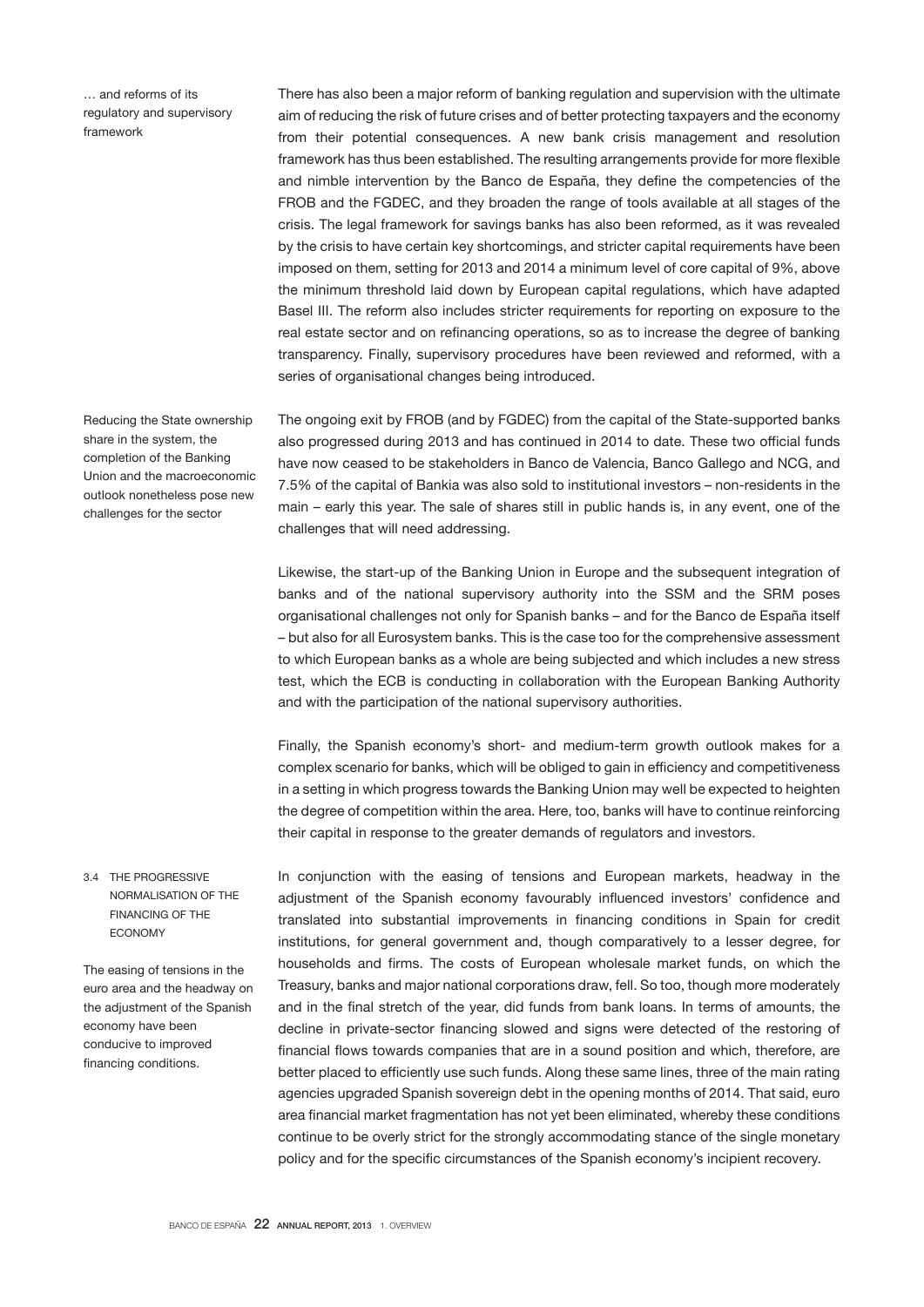### BALANCE OF PAYMENTS FINANCIAL ACCOUNT **CHART 1.9** CHART 1.9

#### NET TRANSACTIONS



NET CHANGE IN LIABILITIES, BY SECTOR (a)



SOURCE: Banco de España.

a Excluding the Banco de España.

External funding flows picked up, but will have to continue to do so sustainedly in order to redress the high debt position vis-à-vis the rest of the world

The pick-up in investor confidence is also visible in the Spanish economy's external funding flows (see Chart 1.9). Leaving aside the compensatory role the Banco de España balance sheet plays in this respect, the figures from the balance of payments financial account show how, following the outflow of funds totalling over €174 billion in 2012, there was a net inflow of funds of almost €88 billion in 2013. Net non-resident portfolio investment increased by almost €44 billion last year, compared with the contraction of over €55 billion observed a year earlier. However, these positive movements in terms of flows should not mask the fact that the Spanish economy's net debtor position vis-à-vis the rest of the world remains excessively high compared with peer countries and is a factor of vulnerability.

The adjustment of the International Investment Position will involve sustaining our positive trade balance with the rest of the world, as reflected by the figure recorded in 2013 for the nation's net lending (equivalent to 1.5% of GDP), the first time a positive figure has been posted since 1997. The turnaround was accompanied by a large-scale readjustment in the balances of the different institutional sectors. With the crisis, households and non-financial corporations have shown strong increases in their lending capacity, while general government borrowing needs have likewise grown substantially. From this sectoral perspective, the continuity of the adjustments under way should clearly also translate into an improved contribution of the general government sector to the economy's overall balance.

The adjustment of privatesector overindebtedness must also continue

In this respect, there was also progress in correcting private-sector overindebtedness in 2013, although the adjustment is, in comparative terms, proving somewhat slower. Chapter 2 in this Report is dedicated exclusively to the Spanish economy's debt and, in this connection, it offers a detailed analysis of how the adjustment is being made and of the main challenges it poses. As is explained, both the cyclical position of our economy and past experience suggests that credit must continue on the path of adjustment, but increasingly more moderately so, until the recovery firms and provides for a more dynamic increase in household and corporate income. Consequently, the main challenge in the short term is how to square credit containment at the aggregate level with a shift in the mix of inflows of fresh funds, with this shift enabling such flows to be allocated to those uses with a more positive impact on growth and employment. While the evidence available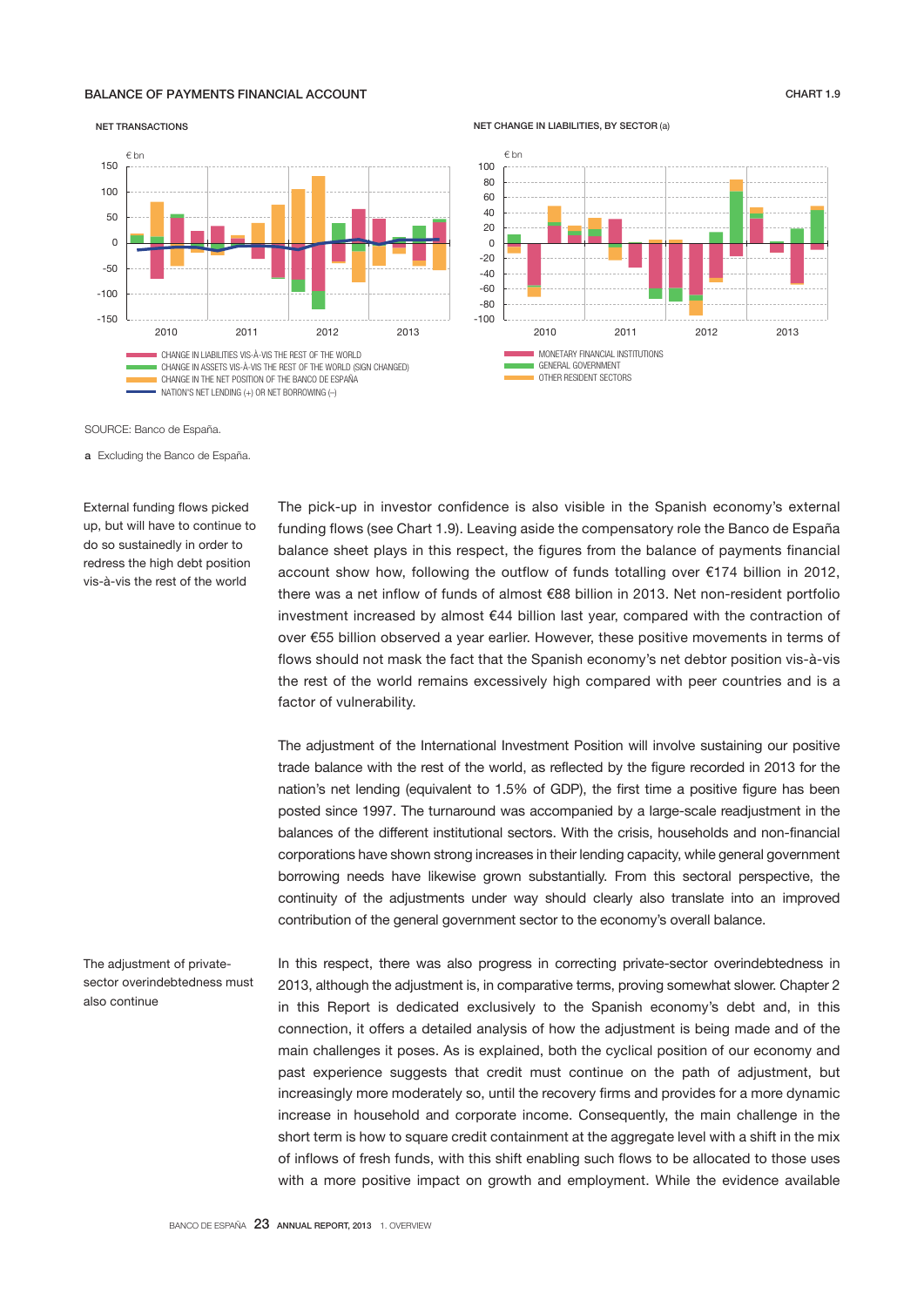### MAIN INDICATORS OF THE SPANISH ECONOMY (a) TABLE 1.1

|                                                                   | 2008    | 2009    | 2010    | 2011    | 2012    | 2013    |
|-------------------------------------------------------------------|---------|---------|---------|---------|---------|---------|
| Demand and output (b)                                             |         |         |         |         |         |         |
| <b>GDP</b>                                                        | 0.9     | $-3.8$  | $-0.2$  | 0.1     | $-1.6$  | $-1.2$  |
| Private consumption                                               | $-0.6$  | $-3.7$  | 0.2     | $-1.2$  | $-2.8$  | $-2.1$  |
| Government consumption                                            | 5.9     | 3.7     | 1.5     | $-0.5$  | $-4.8$  | $-2.3$  |
| Gross capital formation                                           | $-4.2$  | $-18.3$ | $-4.2$  | $-5.6$  | $-6.9$  | $-5.2$  |
| Equipment investment                                              | $-2.9$  | $-23.9$ | 4.3     | 5.3     | $-3.9$  | 2.2     |
| Construction investment                                           | $-5.8$  | $-16.6$ | $-9.9$  | $-10.8$ | $-9.7$  | $-9.6$  |
| Housing                                                           | $-9.1$  | $-20.4$ | $-11.4$ | $-12.5$ | $-8.7$  | $-8.0$  |
| Other construction                                                | $-1.6$  | $-12.2$ | $-8.4$  | $-9.2$  | $-10.6$ | $-10.9$ |
| Exports of goods and services                                     | $-1.0$  | $-10.0$ | 11.7    | 7.6     | 2.1     | 4.9     |
| Imports of goods and services                                     | $-5.2$  | $-17.2$ | 9.3     | $-0.1$  | $-5.7$  | 0.4     |
| Contribution of national demand to GDP growth                     | $-0.6$  | $-6.7$  | $-0.6$  | $-2.1$  | $-4.1$  | $-2.7$  |
| Contribution of net external demand to GDP growth                 | 1.5     | 2.9     | 0.4     | 2.1     | 2.5     | 1.5     |
| Employment, wages, costs and prices (c)                           |         |         |         |         |         |         |
| Total employment                                                  | $-0.2$  | $-6.2$  | $-2.3$  | $-2.2$  | $-4.8$  | $-3.4$  |
| Employment rate (d)                                               | 65.4    | 60.8    | 59.7    | 58.8    | 56.5    | 55.6    |
| Unemployment rate                                                 | 11.3    | 17.9    | 19.9    | 21.4    | 24.8    | 26.1    |
| Compensation per employee                                         | 6.9     | 4.2     | 0.4     | 1.3     | 0.2     | 0.7     |
| Apparent labour productivity                                      | 1.1     | 2.5     | 2.2     | 2.3     | 3.3     | 2.3     |
| Unit labour costs                                                 | 5.7     | 1.6     | $-1.7$  | $-1.0$  | $-3.0$  | $-1.6$  |
| <b>GDP</b> deflator                                               | 2.4     | 0.1     | 0.1     | 0.0     | 0.0     | 0.6     |
| Consumer price index (12-month % change)                          | 1.4     | 0.8     | 3.0     | 2.4     | 2.9     | 0.3     |
| Consumer price index (annual average)                             | 4.1     | $-0.3$  | 1.8     | 3.2     | 2.4     | 1.4     |
| Consumer price differential with the euro area (HICP)             | 0.9     | $-0.5$  | 0.4     | 0.3     | $-0.1$  | 0.2     |
| Net lending (+) or net borrowing (-) and financial balance (e)    |         |         |         |         |         |         |
| Resident sectors: domestic net lending (+) or net borrowing (-)   | $-9.2$  | $-4.4$  | $-3.8$  | $-3.5$  | $-0.6$  | 1.5     |
| General government                                                | $-4.5$  | $-11.1$ | $-9.6$  | $-9.6$  | $-10.6$ | $-7.1$  |
| General government (excluding aid to financial institutions)      | $-4.5$  | $-11.1$ | $-9.6$  | $-9.1$  | $-6.8$  | $-6.6$  |
| Households and NPISHs                                             | 1.2     | 6.3     | 4.2     | 3.7     | 2.4     | 2.5     |
| Companies                                                         | $-5.9$  | 0.4     | 1.6     | 2.3     | 7.5     | 6.1     |
| Financial institutions                                            | 1.8     | 1.3     | 0.9     | 1.9     | 6.4     | 1.8     |
| Non-financial corporations                                        | $-7.7$  | $-0.9$  | 0.7     | 0.3     | 1.1     | 4.3     |
| Net international investment position                             | $-79.3$ | $-93.8$ | $-89.1$ | $-91.4$ | $-92.7$ | $-98.2$ |
| General government gross debt                                     | 40.2    | 54.0    | 61.7    | 70.5    | 86.0    | 93.9    |
| Monetary and financial indicators (f)                             |         |         |         |         |         |         |
| ECB minimum bid rate on MROs                                      | 3.9     | 1.2     | 1.0     | 1.3     | 0.9     | 0.5     |
| Ten-year government bond yield                                    | 4.4     | 4.0     | 4.2     | 5.4     | 5.8     | 4.6     |
| Synthetic bank lending rate                                       | 6.2     | 3.8     | 3.3     | 4.1     | 4.1     | 4.1     |
| Madrid Stock Exchange General Index (Dec 1985 = 100)              | 1,278.3 | 1,042.4 | 1,076.5 | 971.8   | 767.5   | 879.8   |
| Dollar/euro exchange rate                                         | 1.5     | 1.4     | 1.3     | 1.4     | 1.3     | 1.3     |
| Nominal effective exchange rate vis-à-vis developed countries (g) | 103.3   | 103.5   | 101.9   | 101.8   | 100.4   | 101.7   |
| Real effective exchange rate vis-à-vis developed countries (h)    | 119.0   | 116.2   | 113.0   | 110.6   | 103.8   | 102.1   |
| Real effective exchange rate vis-à-vis the euro area (h)          | 114.9   | 111.8   | 110.4   | 108.4   | 103.1   | 99.9    |
| Households: total financing                                       | 4.4     | $-0.3$  | 0.2     | $-2.4$  | $-3.8$  | $-5.1$  |
| Non-financial corporations: total financing                       | 8.2     | $-1.4$  | 0.7     | $-1.9$  | $-6.1$  | $-5.1$  |

### SOURCES: INE, IGAE, AMECO and Banco de España.

a Spanish National Accounts data, base year 2008.

**b** Volume indices. Rate of change.

c Rate of change, except the unemployment rate, which is a level.

d Employment rate (16-64).

e Levels as a percentage of GDP.

f Annual average levels for the Madrid Stock Exchange General Index, interest rates and exchange rates, and rates of change for finanancial assets and liabilities. g  $1999$  Q1 = 100.

 $h$  1999 Q1 = 100. Measured with unit labour costs.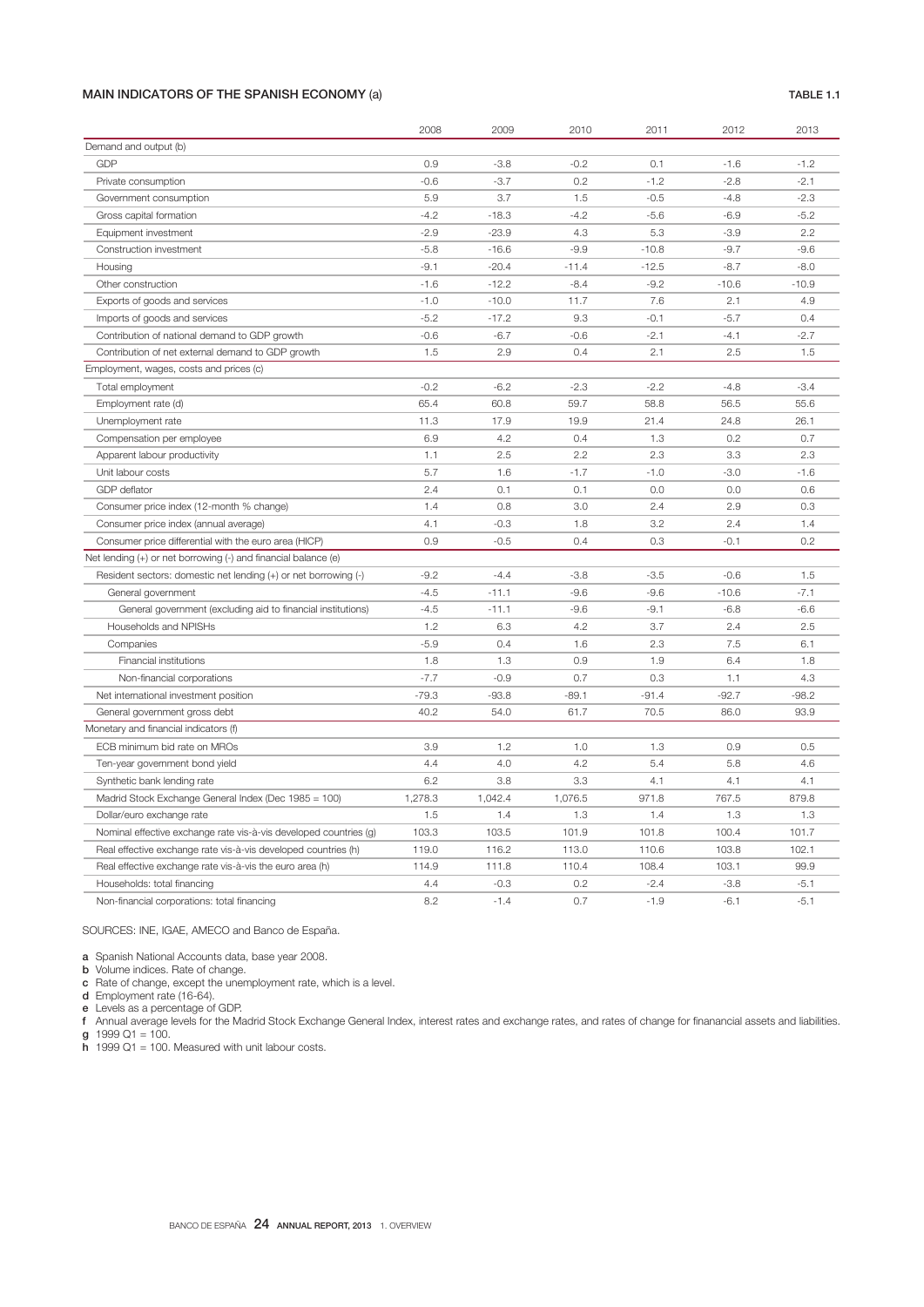suggests this shift is already taking place, it would be worth considering potential means of speeding up and deepening the process.

### 4 The legacy of the crisis and the role of Spanish economic policy

The firming of the recovery also faces significant challenges related to the aftermath of the crisis

The economy has emerged from the double-dip recession and is moving into economic growth territory. The gradual improvement in activity has been accompanied by the correction of the main imbalances built up during the previous upturn. However, anchoring the recovery faces major challenges related to the depth of the effects of the crisis. The level of unemployment and the debt of the resident sectors are possibly the most significant challenges, not only because of their scale but also because their absorption will foreseeably require considerable time. Against this backdrop, the pickup in domestic demand will come about at a more moderate pace than in previous episodes of recovery.

The weighty legacy of the crisis will continue to bear down significantly on economic policy action, which must square the deleveraging of the public and private sectors (with the inevitable restrictiveness this entails) with the ongoing adjustment of relative costs and prices needed to further improve competitiveness and push through the reallocation of resources to sectors with higher growth potential in the new economic conditions. Achieving progress in both areas faces the added difficulty posed by the macroeconomic scenario that will prevail on the more immediate horizon, given the forecasts for the continuation of a prolonged period of low inflation and moderate productivity gains.

The leeway for applying expansionary macroeconomic policies is very limited

The adjustments pending and the constraints high debt imposes mean that the leeway for applying expansionary macroeconomic policies is very limited. The stance of the single monetary policy is already exceptionally accommodating and the room to adopt further measures at the euro area level is limited. Of most relevance to the Spanish economy, however, despite the measures adopted, is the fragmentation persisting on euro area financial markets and preventing the proper transmission of monetary impulses to the economies, such as Spain's, hardest hit by the crisis. Resolute action addressing the causes behind this fragmentation, beyond the strictly monetary realm, will contribute to the normalisation of financial conditions that recovery in the Spanish economy requires.

Fiscal action, in turn, is constrained by the pressing need to ensure the sustainability of public finances as a key ingredient of the deleveraging of the economy. That is an unavoidable condition for sustaining confidence and external funding flows.

Fiscal policy must keep as its primary objective the reduction of the deficit and the stabilisation and subsequent reduction in public debt

The revision of the budgetary adjustment path in the summer of 2013 eased budgetary restrictiveness in the short run but shifted a significant portion of the fiscal drive needed to restore budgetary stability to the 2015-2016 period. According to estimates from the latest Updated Stability Programme, the fiscal drive that would be required to fulfil the target path set, proxied by the change in the primary structural balance, would be around 2.5 pp, which would be on top of the effort already made. This figure illustrates the fact that the achievement of the budgetary targets cannot hinge solely on an improvement in the cyclical situation. According to the same estimates, only strict fulfilment of the programmed objectives would enable the rising trajectory of the public debt/GDP ratio to be halted from 2015, after having reached a ratio of 101.7% of GDP.

In this highly complex setting, economic policy must maintain the reduction of the budget deficit by the amount mentioned as its priority objective. The design of a well-defined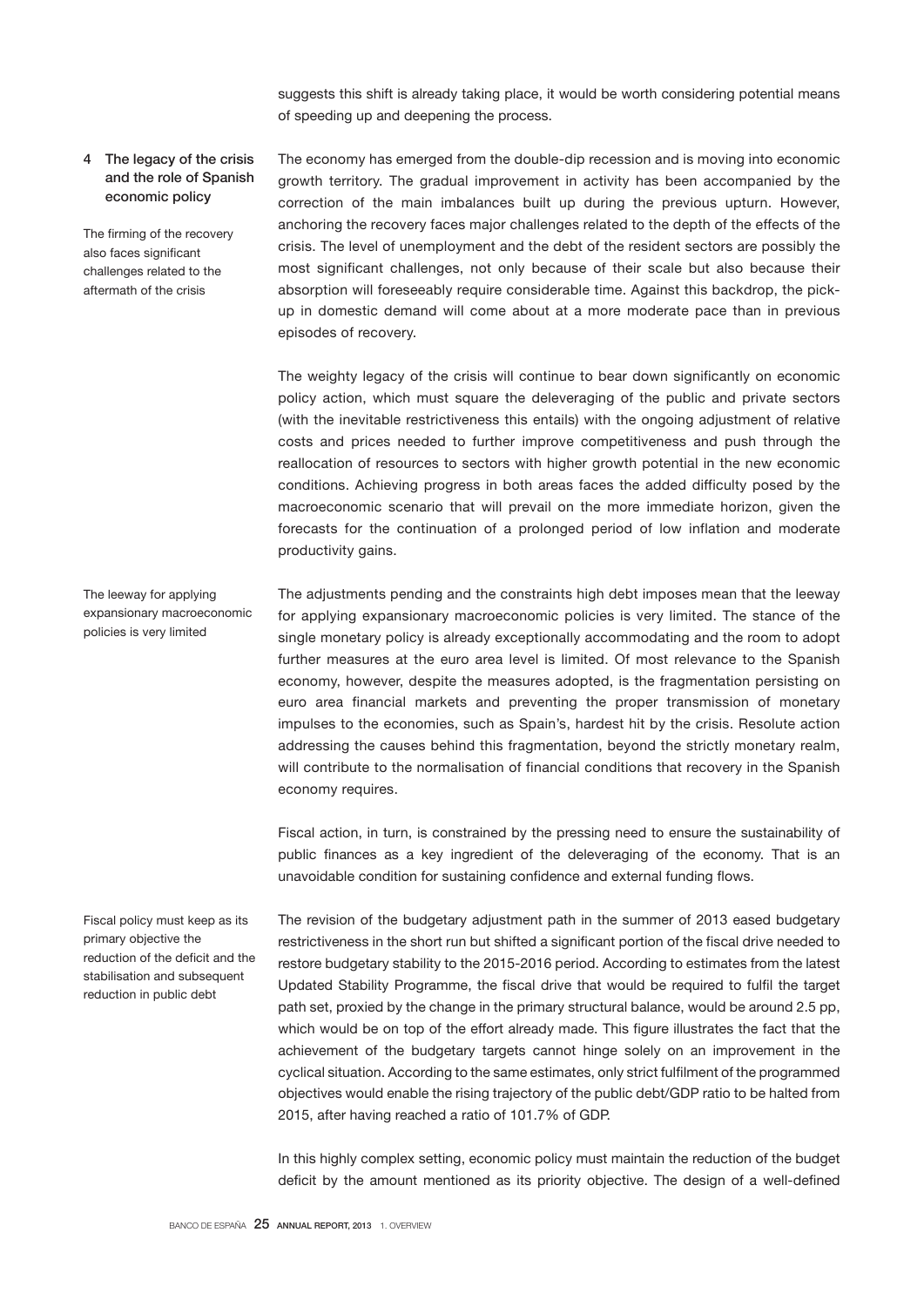medium-term fiscal consolidation programme might contribute to anchoring expectations and to easing the way for the implementation of the measures needed to bring the budget deficit trajectory back towards more comfortable levels.

The composition of the fiscal adjustment can play a key role in improving growth potential through a more efficient fiscal system and expenditure structure

The fiscal consolidation process should also be accompanied by the definition of a public spending and revenue structure more conducive to economic growth. In the case of public spending, an adjustment has been under way since 2012, involving certain healthcare and education spending-related measures, followed by the entry into force of the local government reform, the Law on Public Sector Rationalisation and other government reform measures. Seeing these reforms through is essential for ensuring a more efficient contribution by the public sector to economic activity, laying the foundations for achieving a more lasting adjustment in public spending and placing public finances in a better position to ensure their sustainability in the medium and long run. The depth and consistency of this process would benefit from being accompanied by an assessment and comprehensive review of overall general government public spending, in line with the recommendations of the European Council.

There was further progress in 2013 towards the medium-term sustainability of pensions following the definition in December of the so-called sustainability factor, which had already been envisaged in the 2011 reform, and the introduction of the pension revaluation index. The sustainability factor, whose entry into force is envisaged for 2019, will enable life expectancy to be incorporated into the determination of initial pensions. In turn, the revaluation index replaced the automatic updating of this public spending component on the basis of past inflation with the new procedure that takes into account Social Security finances and which sets floors and ceilings for the revaluation amount (0.25% in the first instance, as was the case for 2014, and the CPI plus 0.5% in the second instance). The budgeting of pensions spending for 2014 (entailing a 0.25% revaluation) has already been made following this criterion.

As regards public revenue, the government has announced the approval of a tax reform in the second half of this year with a view to its being operational in early 2015, in compliance with the commitments entered into at the European level. The aim of the reform is to redress the problems afflicting taxation in Spain, which came particularly to light during the crisis. First among the aspects to be reviewed is the existence of legal rates on the main taxes that are similar to or higher than the average for other European countries but which have less revenue-raising capacity, a fact that may be attributed to the wide range of tax benefits in place and, probably, to high tax evasion. And, secondly, a tax structure skewed towards indirect taxation and social security contributions, which is more harmful for employment and competitiveness. Importantly, the tax changes introduced must, in addition to improving the efficiency of the tax system, be fully compatible with and conducive to budgetary consolidation.

Prior to adopting the reform, the Government entrusted a Committee of Experts with producing a report, which was released in March 2014. The report sets out avenues of reform which, overall, would tend to improve the efficiency of the tax system. Specifically, their proposal resides on the need to increase the weight of indirect taxation, which would allow reductions on an equivalent scale to be made in social security contributions and in the direct taxes raised on households and firms. It further proposes eliminating tax rebates, reductions and exemptions, greater neutrality among real and financial saving instruments, and the reduction of the relative tax incentives favouring debt that are currently in place.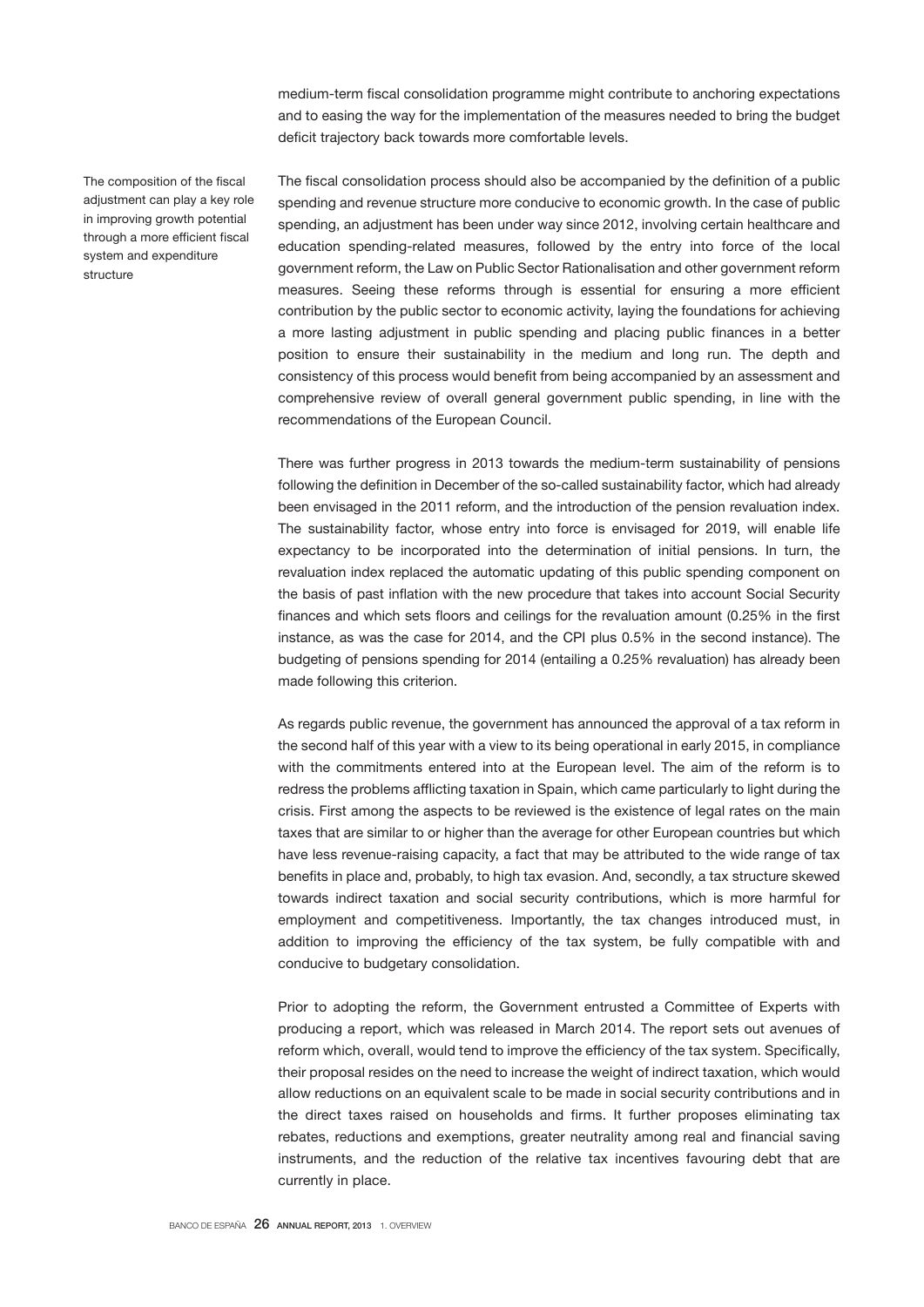The highly decentralised general government structure poses specific challenges that must be addressed

Structural reforms have an essential role to play in speeding through the adiustment and raising longterm growth capacity

Far-reaching reforms have been undertaken on different fronts in recent years, and their effects are already discernible, particularly in respect of internal devaluation

The effects in terms of job creation are more incipient One of the prominent features of Spanish general government is the high degree of decentralisation. As a result, and as manifest over recent years, regional government conduct is crucial both for the success of the fiscal consolidation process and for the definition of a more efficient public revenue and expenditure structure. This is why the ongoing rationalisation of public spending requires the active collaboration of this tier of government. At the same time, the design of a public revenue framework commensurate with their spending responsibilities is crucial. In this respect, the reform of territorial government funding arrangements considered for the second half of 2014 must improve the link between expenditure management and the resources available to regional governments to finance such spending.

Given the limited leeway available to demand-side policies, reforming the factor and product markets is the primary area in which economic policy can act to see through the adjustments, minimise their costs (see Box 1.2) and thus contribute effectively to restoring the economy's productive potential. The scope of these reforms is directly related to longand, indeed, short-term growth capacity, since they can be influential in removing the obstacles hampering entrepreneurial initiative, productivity gains, the reallocation of resources across sectors and employment generation. All these aspects are, moreover, essential for increasing the economy's resilience in the face of potential shocks in a global context marked by persistent and numerous factors of uncertainty.

The reforms adopted have made for appreciable headway in the area of internal devaluation. The heightened cyclical sensitivity of prices is providing for a correction of the competitive lag that built up over the past expansionary cycle, while the greater flexibility of the labour market has been conducive to wage moderation. There has also been a change in the role played by past inflation in determining costs and incomes. This is a change of significance in adapting to the requirements of euro area membership, which has been boosted by several initiatives.

Firstly, because of the latest agreement on collective bargaining entered into by the social agents in 2012, which recommended a new framework for defining wage indexation clauses geared to softening the impact on wages of increases in the inflation rate brought on by transitory shocks, such as that prompted by a temporary rise in fuel prices. Other measures have sought to reduce the degree of indexation in other markets; a case in point is the reform of the Law on Urban Rentals, which eliminates the mandatory indexation of rental contracts to the CPI. To this same end, the entry into force in the coming months of the Law on Deindexation, which will be applicable to contracts entered into in the public sector domain (and for certain public revenue items), will build on this change of behaviour. It will do so to the greatest effect if it also passes through to the private sector, where the application of the provisions of the law is not mandatory but provides the necessary instruments should this option be chosen. The upshot should be that price-setting falls into line with its supply- and demand-side fundamentals, allowing an improvement in the determinants of competitiveness and preventing the re-emergence of some of the imbalances that compounded the crisis in Spain.

In terms of employment, the effect of the labour market reform began to be perceived initially in an easing of job destruction flows in 2012, despite the still-weak economic environment. Adding to this was an initial rise in job creation flows in the closing months of 2013 (which has continued to date this year), centred mainly on the services sectors and chiefly in temporary and part-time employment. Precisely in an attempt to influence labour market duality, incentives were established in 2013 to create jobs among groups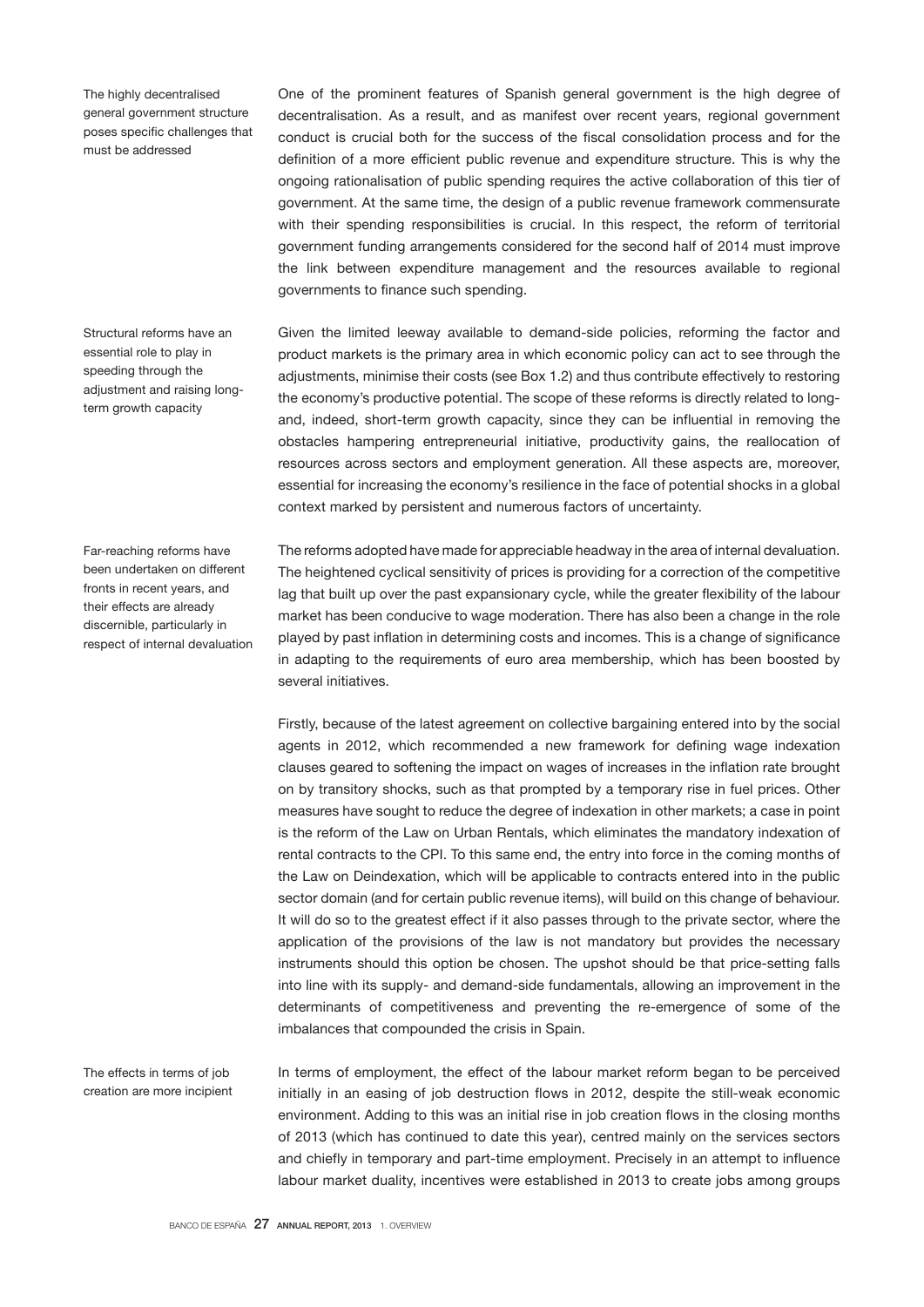In the current setting, there is scant headroom to boost aggregate demand by means of conventional monetary policy (interest rate cuts) and fiscal policy (countercyclical balances) instruments. Accordingly, one of the main economic policy options for reinvigorating activity is the application of structural reforms that make product and factor markets more efficient and competitive.

In the long run, there are few doubts over the positive effects of these reforms: insofar as a market becomes more competitive, the volume of activity grows, prices fall and the opportunities for improving economic agents' welfare increase. Through the expectations of the latter, who discount a greater future spending capacity, a portion of the durable benefits of the reforms normally materialise in the short run (the *expectations channel*). However, the moderation in prices typically prompted by structural reforms may give rise to increases in real interest rates and, therefore, to declines in household and corporate spending in the short run

(the *interest rate channel*). Moreover, given debt whose nominal amount is predetermined, a moderation in prices prompts a higher real value of debt (the "Fisher effect" or the *debt deflation*  channel<sup>1</sup>), with the subsequent restrictive effect on debtor agents' budgets.

The relative intensity of the foregoing channels – expectations, on one hand, and the interest rate and debt deflation, on the other – determines the sign of the short-term impact of the structural reforms. Some recent research has emphasised the fact that the lack of headroom to make nominal interest rate cuts may be pivotal in inclining the balance in favour of contractionary channels.<sup>2</sup> This type of analysis would appear to point to the



#### 1 EFFECT OF STRUCTURAL REFORMS IN A DELEVERAGING PROCESS (a)

SOURCE: Banco de España.

a All variables expressed as deviations from their initial state, except private-sector debt/GDP, which is in percentage points.

<sup>1</sup> See I. Fisher (1933), "The debt-deflation theory of great depressions», *Econometrica* vol. 1, pp. 337-357.

<sup>2</sup> See, for example, G. Eggertsson, A. Ferrero and A. Raffo (2014), "Can structural reforms help Europe?", *Journal of Monetary Economics*, vol. 61, pp. 2-22.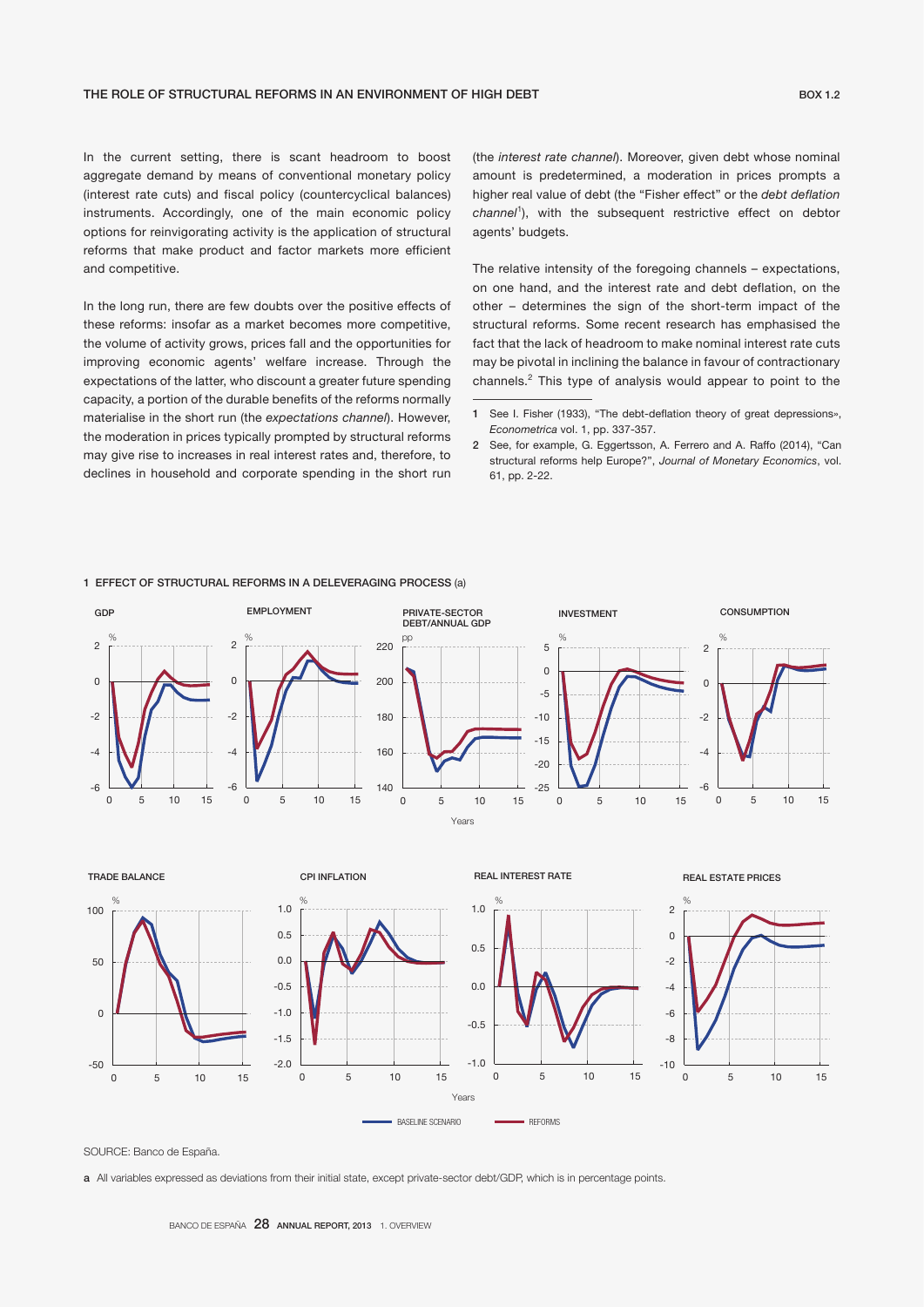advisability of postponing the reforms until their contractionary effects may be countered by expansionary macroeconomic policies.<sup>3</sup>

Nonetheless, most of the macroeconomic models used in the foregoing research are designed to analyse the fluctuations proper to a traditional economic cycle, rather than those arising from a deep-seated macrofinancial crisis such as the present one. In a recent paper, Andrés, Arce and Thomas (2014)<sup>4</sup> develop a specially designed model to analyse the effect of structural reforms on an environment similar to that currently characterising the Spanish economy, namely one of slow leverage, owing to the presence of a high volume of long-dated debt, and of restricted access to financing. Further, the model considers that the domestic economy is part of a monetary union that has no leeway to lower interest rates. Businesses and a portion of households take on debt using the value of their real estate assets as collateral; however, when the value of their assets falls below a specific threshold, the extension of fresh credit is interrupted and, in that case, debtors restrict themselves to repaying their outstanding debt according to the maturities stipulated in their debt contracts.

The starting point is a *baseline scenario* that includes a persistent tightening of loan access conditions for households and firms, and

that entails, in particular, a reduction in the loan-to-value ratios of the new loans granted to these agents. The blue lines in Panel 1 show the response of the economy to this financial shock (the magnitudes of the simulations are merely illustrative of the qualitative behaviour of the model and should not be interpreted as realistic quantitative approximations). The slump in real estate prices and, therefore, in the value of the collateral means the flow of new credit shrinks sharply, which gives rise to a long and slow process of private deleveraging. The need for households and firms to generate saving to repay their debts and clean up their balance sheets leads them to reduce consumption and investment levels. In parallel, the trade balance improves thanks to the gains in competitiveness to which the disinflationary effect of the shock and the subsequent contraction in domestic demand gives rise. Yet this improvement does not suffice to prevent a prolonged decline in GDP. When the value of the assets of the households and firms applying for funds reaches the minimum threshold for satisfying loan access conditions, the flow of fresh credit re-starts. Thereafter, a virtuous circle takes hold, with a vigorous pick-up in asset prices, in credit and in agents' spending capacity. As a result, consumption and investment, and GDP too, begin to recover.

The unbroken red lines in Panel 1 show the responses of the main variables when *structural reforms* are adopted that involve increases in the degree of competition in the product and labour markets. These reforms induce a lasting reduction in business mark-ups and give rise to more moderate wages.<sup>5</sup> In the long run, these measures have a clearly positive effect on GDP and employment; but they also relieve the adverse effects of deleveraging in the short and medium term. This is chiefly due to



#### 2 ROLE OF THE EXTERNAL SECTOR IN THE TRANSMISSION OF THE EFFECTS OF THE REFORMS (a)

SOURCE: Banco de España.

a The panels show the differential effect of the structural reforms on GDP, i.e. the difference between the two lines in the top-left hand graphic in Panel 1, for different values of the elasticities of exports and imports to relative prices.

<sup>3</sup> Some theoretical developments pointing along these lines can be found in the following papers: G. Eggertsson, G. (2012), "Was the New Deal contractionary?", *American Economic Review*, vol. 102, pp. 524-555; G. Eggertsson, and P. Krugman (2012), "Debt, deleveraging, and the liquidity trap: a Fisher-Minsky-Koo approach", *Quarterly Journal of Economics*, vol. 127, pp. 1469-1513; and J. Galí, and T. Monacelli (2014), "Understanding the gains from wage flexibility: The exchange rate connection", CEPR discussion paper 9806.

<sup>4</sup> See J. Andrés, Ó. Arce and C. Thomas (2014), "Structural reforms in a debt overhang", Documento de Trabajo del Banco de España (forthcoming).

<sup>5</sup> Specifically, there is a reduction in price mark-ups (i.e. the difference between production prices and marginal production costs) and wage mark-ups (that between wages paid to workers and their reserve wages).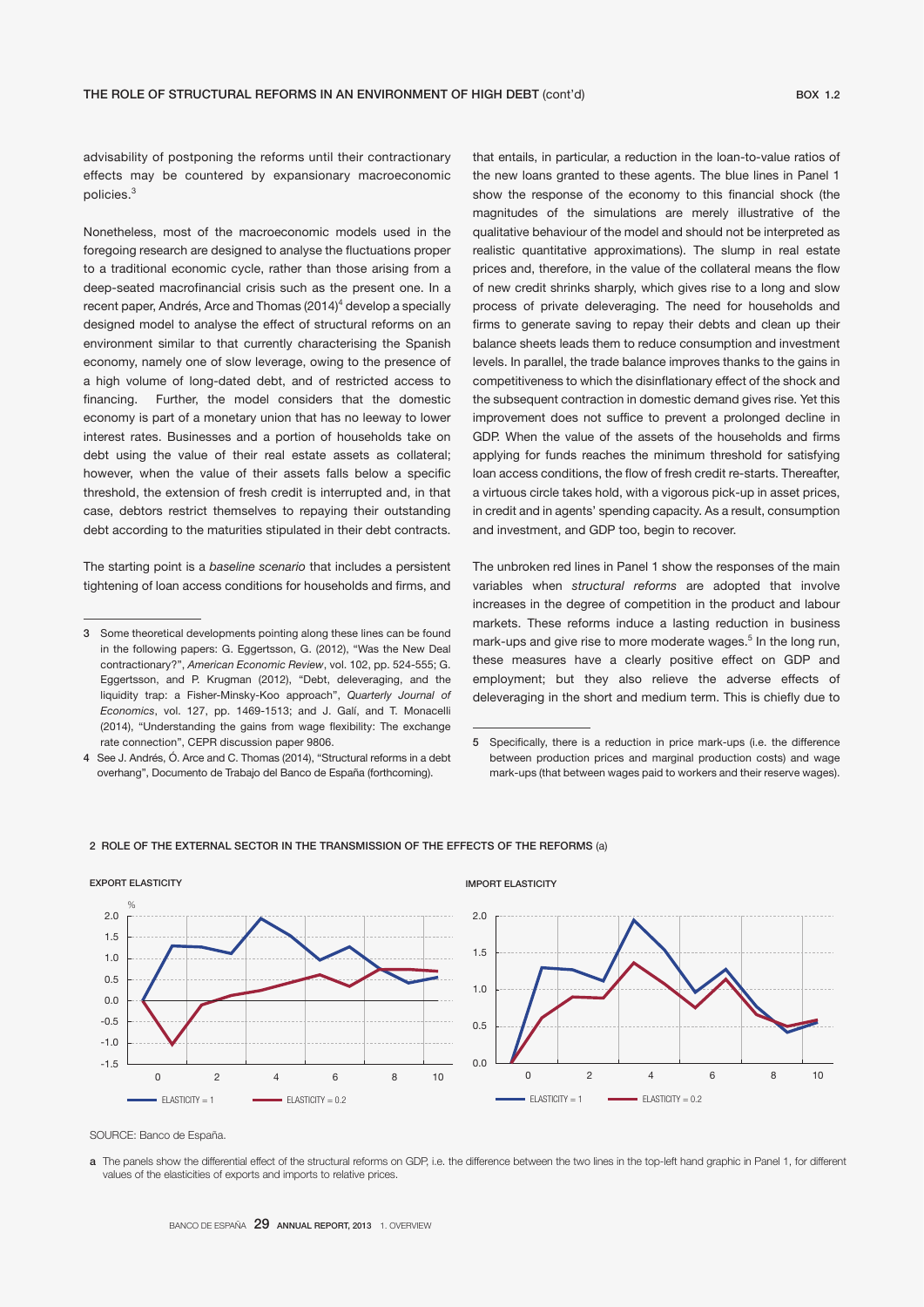the better performance of investment. Specifically, anticipation of the beneficial effects of the reforms in the long run means that, in the short run already, households and firms increase their investment demand relative to the baseline scenario. This greater demand entails a lesser decline in real estate asset prices. That contributes to curtailing the severity of the decline in debtors' financial worth and, therefore, helps them regain earlier the minimum threshold at which new credit may be granted. Combining with this positive effect on firms' financial capacity is a contraction in these agents' consumption which, in the context of this model, may be assimilated to smaller dividend payouts (and, therefore, a greater accumulation of retained earnings).

In this way, the reforms *bring forward* the end of the deleveraging process and, therefore, of the recession, thus reinforcing the *expectations channel.* At the same time, since the flow of new credit slows substantially during the deleveraging phase, private spending decisions at the aggregate level are relatively insensitive to the increase in the real interest rate induced by the deflationary effect of the reforms. This leads to a loss of intensity in the *interest rate channel*. The combination of both effects – the reinforcement of the expectations channel and the weakening of the interest rate channel – results in a net positive effect of the reforms on activity and employment in the short run already, which prevails over the negative Fisher effect arising from a path of lower prices. In this respect, the presence of a high proportion of long-term debt – which is an essential factor in the current crisis, especially in the case of household mortgage debt – operates by substantially cushioning the short-term contractionary effect of the debt deflation channel.

One significant channel for the transmission of the effects of the reforms is that of foreign trade. As can be seen in Panel 1, the reforms do not bring about a significant effect on the trade balance in the short term. This apparent lack of effect encompasses two opposing forces: although the reforms bring about an additional lowering of the prices of domestic products, they also prompt an improvement in domestic demand. This behaviour of the external balance depends largely on the sensitivity of trade flows to the relative prices of domestic and foreign goods. The left-hand graphic of Panel 2 shows the differential effect of the reforms on GDP<sup>6</sup> for two different calibrations of the elasticity of exports to relative prices: unit elasticity (the baseline value<sup>7</sup>), and a very low elasticity of 0.2. In this latter case, the effects of the reforms in the short run turn negative, owing to the insufficient positive contribution of exports. In the case of imports (right-hand graphic), reducing their price-elasticity also reduces the positive effect of the reforms, though not to the extent of changing the sign of this effect. This example illustrates, therefore, that a key condition if the reforms are to have beneficial effects in the short term is that the resulting gain in competitiveness should pass through with sufficient intensity to trade flows.

with the highest unemployment rates (such as unskilled youths). Also, measures were taken to boost permanent hires, through the introduction of greater flexibility in part-time hiring arrangements or through the reduction, early this year, in the social security contributions payable in connection with new permanent jobs. This programme of incentives might provide a boost to permanent contracts this year; however, on the evidence available on the impact of this type of rebate, the effects on net employment are estimated to be more uncertain.

Looking ahead to the coming quarters, it is expected that, as a result of the greater flexibility provided by the new labour market framework, employment will grow at rates which, while moderate, are high in relation to the increase in output, which will necessarily entail a declining path of productivity. Nonetheless, even under this relatively favourable job creation scenario, the unemployment rate will fall slowly, and the risks that its structural component will increase remain present (see Box 1.3). To prevent such risks materialising, there will be a need to ensure the continuity of gains in competitiveness and of the recovery in employment. Here, it will be necessary to monitor developments in collective bargaining arrangements and, especially, progress in wage flexibility, most particularly for smaller firms, along with the degree of decentralisation of such arrangements. To reduce the

<sup>6</sup> The differential effect of the reforms on GD Pis equivalent to the vertical distance between the two lines in the upper left-hand graphic of Panel 1.

<sup>7</sup> The calibration of the unit elasticity of exports is based on estimates for Spain by C. García, E. Gordo, J. Martínez-Martín and P. Tello (2009), "*Una actualización de las funciones de exportación e importación de la economía española",* Documentos Ocasionales, no. 0905, Banco de España.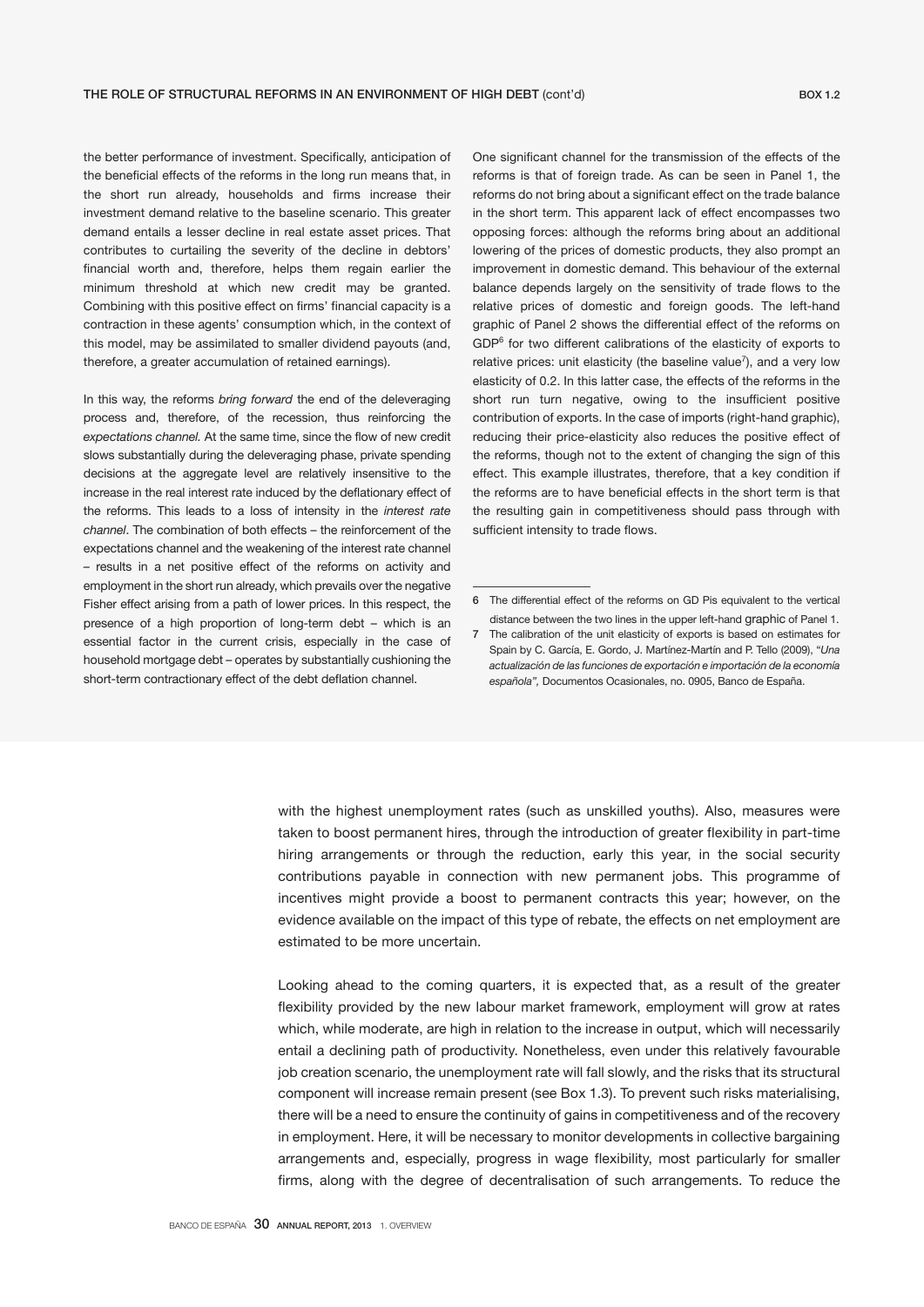The unemployment rate in the Spanish economy peaked in 2013 Q1 (at 26.9% of the labour force), marking an increase of close to 20 pp on the low recorded in 2007 Q3. Since then, unemployment has moved on a progressively declining path, dipping to 25.9% in 2014 Q1. The latest macroeconomic projections of the Banco de España, released in March, point to the continuation of this trajectory over the remainder of 2014 and in 2015 in a setting in which the gradual recovery in activity is forecast to pass through intensely to job creation, assisted by ongoing wage moderation and its extension over the projection horizon. Notwithstanding, the unemployment rate in the Spanish economy is expected to hold at very high levels in comparative terms.

There are different reasons why an initially cyclical increase in unemployment may become persistent, generating an increase in

the structural component of unemployment through what is usually known as a hysteresis effect that hampers subsequent reductions in the unemployment rate, even in an economic upturn. Such hysteresis can be caused by various factors. Thus, enduring unemployment status over a prolonged period may ultimately exert permanent effects on the human capital of the unemployed, on their intensity of job search and on firms' perception of their skills or background. These effects may be more significant in a context of sectoral reallocation of employment in which the skills demanded by firms differ from what the unemployed have to offer.

One way of analysing the degree of persistence of unemployment consists of estimating the structural rate of joblessness, a concept that can be interpreted as the unemployment rate of the economy in the medium term, once the impact of cyclical factors is stripped



### THE IMPACT OF THE CRISIS ON THE STRUCTURAL COMPONENT OF UNEMPLOYMENT



UNEMPLOYED SEEKING WORK FOR MORE THAN TWO YEARS





# SOURCES: EPA (INE) microdata and Banco de España.

a Percentage of total unemployed.

- b Percentage of unemployed who find work in the following quarter.
- c Mismatch between the distribution by educational attainment level (primary studies or less, first-phase secondary studies, higher secondary studies, vocational training and university studies) of the employed and the unemployed. Having regard to the sectoral dimension, three major sectors of activity are used (manufacturing, construction and services) and both the unemployed seeking their first job and the long-term unemployed, on whom no information on the sector of activity is available, are excluded.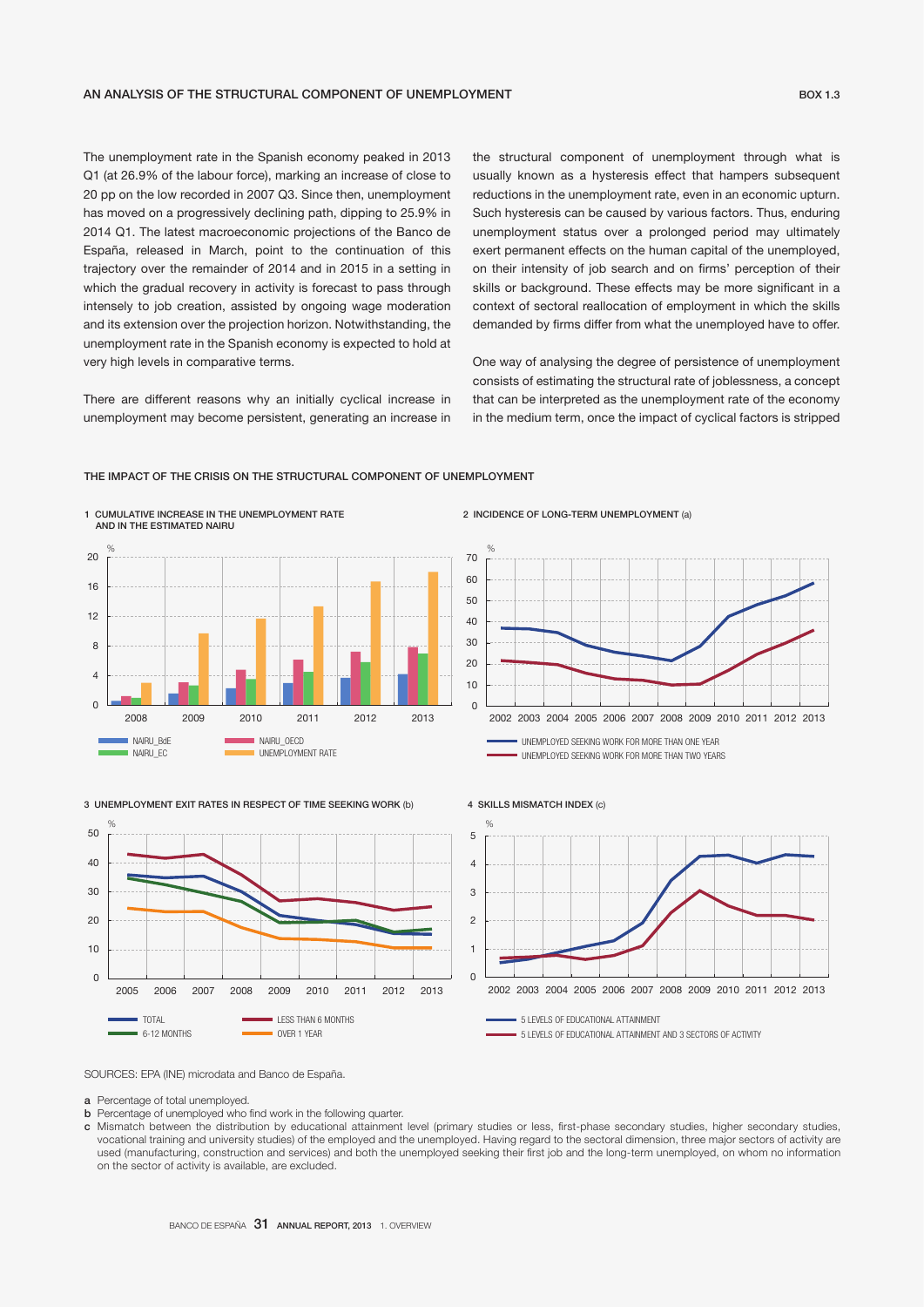out. This structural component is, however, non-observable and estimating it is subject to high uncertainty as there are different methodological approaches that provide different results. Presented below are the results of the application of a methodology that involves estimating the disaggregation between the structural and cyclical components of unemployment using the Phillips curve approach.<sup>1</sup> Specifically, a relationship is assumed between wage growth and deviations of unemployment from its structural component, i.e. the cyclical component of unemployment. Hence, if unemployment is below (above) its equilibrium or structural level, higher (lower) wage growth will tend to be observed, meaning that the structural unemployment rate, which under this approach is usually called the NAIRU, could be interpreted as that level of the rate that were compatible with stable inflation.

The top left-hand hand graphic of Panel 1 shows the cumulative increase in the NAIRU since 2008 following the above-mentioned methodology. The high uncertainty constantly surrounding these estimates usually advises analysing medium-term trends rather than the discrete levels estimated.<sup>2</sup> The results show that the Spanish economy's structural unemployment rate would have increased by around 4 pp since the onset of the crisis. $3$  the estimates available for Spain by the OECD and the EC tend to offer a somewhat higher increase, with the NAIRU showing a more procyclical profile.

This result would reflect the impact of hysteresis effects on the NAIRU. Thus, the average duration of unemployment episodes has risen from around 2.8 quarters to over 6.5 quarters in 2013, raising to 60.7% the proportion of the unemployed experiencing this status for more than a year. There has also been a most substantial increase in the percentage of those unemployed for a very long period, of over two years, to 38.9% of total unemployed (see the top right-hand graphic of Panel 1). This phenomenon is concentrated, moreover, in certain groups, such as employees over 50 years of age or the more unskilled unemployed, for which this percentage stood at around 50% at end-2013.

Unemployment exit rates, which have fallen appreciably for all unemployment durations, have begun to rise slightly in 2013, at least for the unemployed with less duration in this situation (see

the bottom left-hand graphic of Panel 1). Foreseeably, the incipient recovery will help entrench this improvement which, nonetheless, will probably be slower among the group with longer durations.<sup>4</sup> This diminished cyclicality of exits from unemployment once a large amount of time has been accumulated experiencing this status might limit the aggregate recovery of the unemployment exit rate in the face of a cyclical upturn.

Unemployment persistence might also be related to the increase in the skills mismatch between labour supply and demand observed since the start of the crisis. In this connection, the bottom right-hand graphic of Panel 1 shows the changes in a skills mismatch index that seeks to measure the discrepancy between the breakdown by level of educational attainment of the employed and unemployed populations.<sup>5</sup> In principle, it is expected that the bigger this mismatch is, the more difficult it will prove to reabsorb unemployment. The clear increase in the level of skills mismatch is observed during the crisis, caused by the concentration of job destruction among the lesser-skilled. If the sectoral dimension is taken into account, the pattern is similar and highlights how the acute job destruction in the construction industry, especially at the start of the crisis, prompted a considerable increase in the relative weight of the low-skilled unemployed. These results indicate that a reduction in unemployment will require the adaptation of unemployed workers' skills to job requirements.

In short, although a significant portion of the increase in unemployment since the start of the crisis is closely associated with the cyclical downturn, it cannot be ruled out that there has in parallel been an increase in the structural component of unemployment, which might hamper any reduction in unemployment in the near future. These difficulties appear to be particularly marked for specific groups, among whom very high unemployment durations are observed. The overall design of active and passive policies of support for the unemployed should focus on increasing the employability of these groups, analysing the links with the various social protection mechanisms and facilitating wage flexibility.

<sup>1</sup> See J. Gali (2011), "The Return of the Wage Phillips Curve", Journal of European Economic Association, June, 9 (3), pp. 436-461.

<sup>2</sup> See, for example, Estrada, Hernando and López Salido (2000), *Measuring the NAIRU in the Spanish Economy,* Documentos de Trabajo, no. 0009, Banco de España; or ECB (2012), *Euro Area Labour Markets and the Crisis,* Occasional Paper no. 138.

<sup>3</sup> This increase is also similar to that estimated by Doménech (2013), "Potential Growth and Structural Unemployment in Spain, EMU and the US", BBVA Research, mimeo, using an alternative methodology drawing on Okun's Law.

<sup>4</sup> In particular, an analysis of the likelihood of exiting unemployment conducted for the 2005-2013 period, drawing on microdata on EPA flows, shows that this likelihood increases by 2.1 pp given a 1% improvement in GDP for the short-term unemployed, while for the longer-term unemployed the impact of an improvement in activity is only 1.3 pp.

<sup>5</sup> In particular, the distribution of the employed and unemployed population is used following five levels of educational attainment drawn from Spanish Labour Force Survey data. For further details see M. Izquierdo, S. Puente and P. Font (2013), "Evolución del desajuste educativo entre la oferta y la demanda de trabajo en España", *Boletín Económico*, June, Banco de España.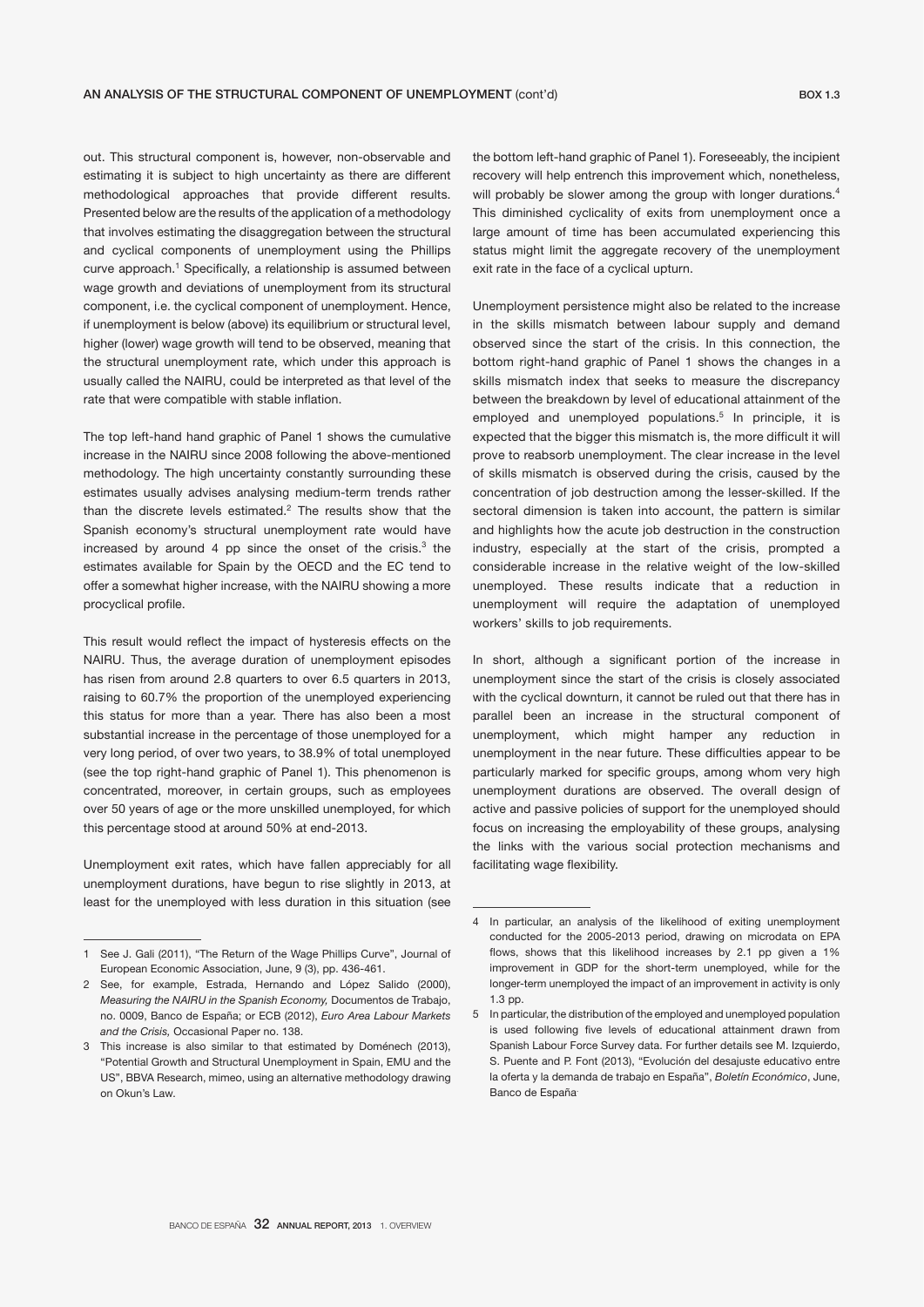unemployment rate to a level comparable with that in other European countries will require an overhaul of active employment policies. Recent measures in this area have focused on moving forward, in coordination with the regional governments, by means of a new system of active policies that reinforces the link between the funds received and the effectiveness of the programmes undertaken in each region. Still under preparation is the strategy for the application of the so-called youth guarantee, which will offer training opportunities or jobsearch support to unemployed youths. Both initiatives will be pursued during the current year, as envisaged in the National Reforms Programme (NRP) submitted by the Government to the European Commission on 30 April.

Product market reforms must be pushed through, providing for heightened competition and gains in efficiency

If internal devaluation is to be successful, the reduction in labour costs must be accompanied by the containment of margins and efficiency gains in productive processes. In this respect, margins at the aggregate level during the crisis have been influenced, at least in part, by the effects arising from very tight financial conditions, as earlier indicated. Yet this behaviour also reveals the presence of barriers to competition in some industries that are hampering competitive devaluation and increasing the attendant costs; accordingly, it is vital to further reforms that increase competition in the product markets and boost the comparative quality of the goods and services produced.

Some of the reforms adopted in the past year are along these lines, and include most notably the respective Laws on Entrepreneurs, Market Unity Guarantee and Insolvency (the latter is addressed in greater detail in Chapter 2). The Law on Entrepreneurs launched a series of fiscal measures to facilitate small firms' economic activities, including most notably the simplification and reduction of tax obligations. In turn, the aim of the market unity guarantee legislation is to eliminate potential inefficiencies arising as a result of different regional legislations for product marketing or services provision. In this same connection, various initiatives have been pursued to reduce the duration of legal procedures and thus cut into the high business costs stemming from the high number of lawsuits brought in Spain.

Significant headway has thus been made in product market reform, but in some cases the effective implementation of these reforms faces major difficulties. In particular, the effectiveness of the precepts laid down in the market unity guarantee legislation will hinge critically on the degree of cooperation among the different tiers of government. Nor is implementation of the reform of the electricity industry and, more generally, of an energy policy geared to reducing Spain's high dependence on imported energy proving free from difficulty. Lagging further behind in terms of implementation is the draft bill on professional services and associations, which proposes establishing a general regime of freedom of access and practice throughout Spanish territory in respect of services. The delays in the implementation process for this bill have so far prevented its final approval.

Improvements in efficiency are also crucial for shoring up gains in competitiveness and, in particular, for increasing the economy's growth potential in the medium term. Their role is all the more important in a setting in which the demographic projections available augur population declines that pose major challenges for long-term growth and the sustainability of public finances in the medium and long run.

The above-mentioned liberalisation of product and services markets is a key ingredient of any strategy to raise productivity. Such measures should be accompanied by measures aimed at improving the economy's human and productive capital. In this connection, the Organic Law for Improving Educational Quality amends various aspects of how the